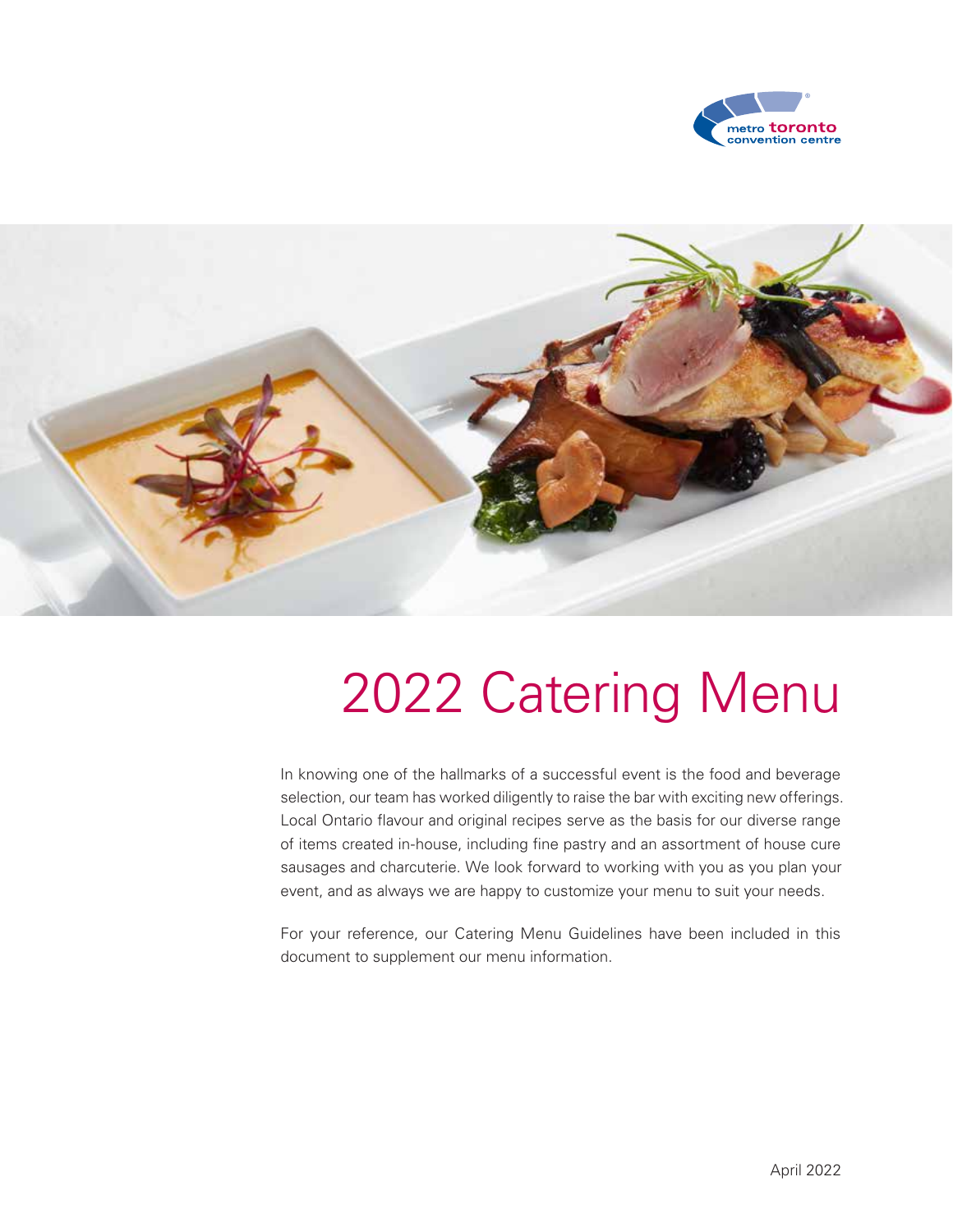# CATERING MENU GUIDELINES

### EXCLUSIVITY

The Metro Toronto Convention Centre (MTCC) retains the exclusive right to provide, control and retain all food and beverage services throughout the facility for events.

All food and beverage items must be supplied and prepared by the MTCC Food & Beverage Department. This includes bottled water.

No food, beverage or alcohol will be permitted to be brought into or removed from the MTCC's facility by the licensee or any of the licensee's guests or invitees without the written approval of the Food & Beverage Department; this includes any "food sponsorship" and/or "food vendors" within the premises.

Sample food or beverage products may be distributed within an exhibit area with written authorization. Please contact the Catering department for further information.

#### MENUS

Menu selections and other details pertinent to your event are required to be submitted to the Food & Beverage Department a minimum of six (6) weeks prior to the first function date. At this time, the set minimum food and beverage spend must be met. The catering representative handling your event will assist you in selecting the proper menu items and arrangements to ensure a successful event.

All menus & pricing are valid up to March 31, 2023. Below any of the minimums outlined in this package, a catering surcharge will apply..

#### PRICES

Prices provided on our menus are net of 18% administrative charge and 13% Harmonized Sales Tax (HST). An administrative charge (18%) is added to your bill for this catered event/function (or comparable service). 6.65% of the total amount of this charge is used to defray the cost of house expenses and will be maintained by the MTCC. 11.35% of the total amount of this administrative charge is distributed to employees providing the service including servers, bartenders and porters. Prices are subject to change without notice. Guaranteed prices will be confirmed sixty (60) days prior to the event.

Current menus are available on the MTCC website at www.mtccc.com/food-beverage/menu.

A surcharge of 15% applies to all menu items for functions scheduled on statutory holidays.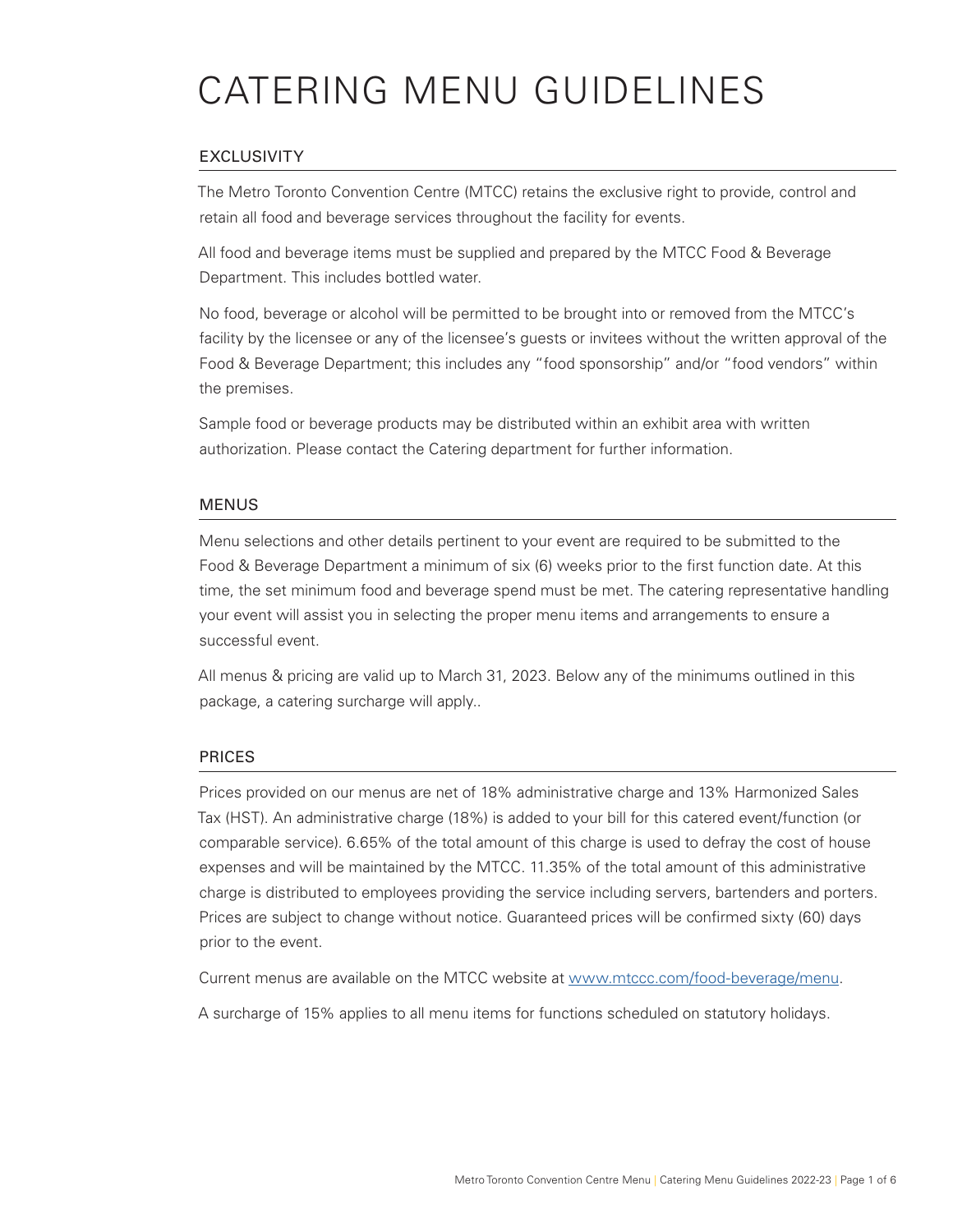#### AVAILABILITY

The MTCC shall have the right to make substitutions to any order or any item or items, which are not reasonably or readily obtainable on the open market or appears inferior to the quality standards of the MTCC.

#### GUEST GUARANTEES

A guaranteed number of attendees and /or quantities of food is required for all functions.

Preliminary guest guarantees are required four (4) weeks prior to the first function date.

The minimum guest guarantee must be submitted to your Catering/Event Manager no less than three (3) weeks prior to the first function date.

The final guest guarantee must be submitted to your Catering/Event Manager no less than two (2) weeks prior to the first function date.

If the guarantee is not received, MTCC reserves the right to charge for the number of persons/ quantities specified on the Banquet Event Order (BEO). Cancellations and reductions of the guarantee are subject to full charge within fourteen (14) days of the first day of the event.

The MTCC does not provide for oversets over and above the guaranteed number of guests. The guaranteed attendance or actual number of guests served (whichever is greater) will be charged.

#### FOOD ALLERGIES AND DIETARY RESTRICTIONS

In the event that any of the guests in the Licensee's group have food allergies or dietary restrictions, Licensees are responsible to inform Licensor of the names of the guests and the nature of their allergies or dietary restrictions so that the necessary precautions can be taken when preparing their food. The Licensor requires an initial allergy & dietary list three (3) weeks prior to the function date. Final allergy & dietary list with the guarantee are required two (2) weeks prior to the function date. Upon request, Licensor undertakes to provide full information regarding the ingredients of any food served to your group.

The Licensor's Catering / Event Manager will confirm the quantity of alternate meals required based on your dietary list. The Licensor will deduct this amount from the guarantee to determine the number of regular meals required.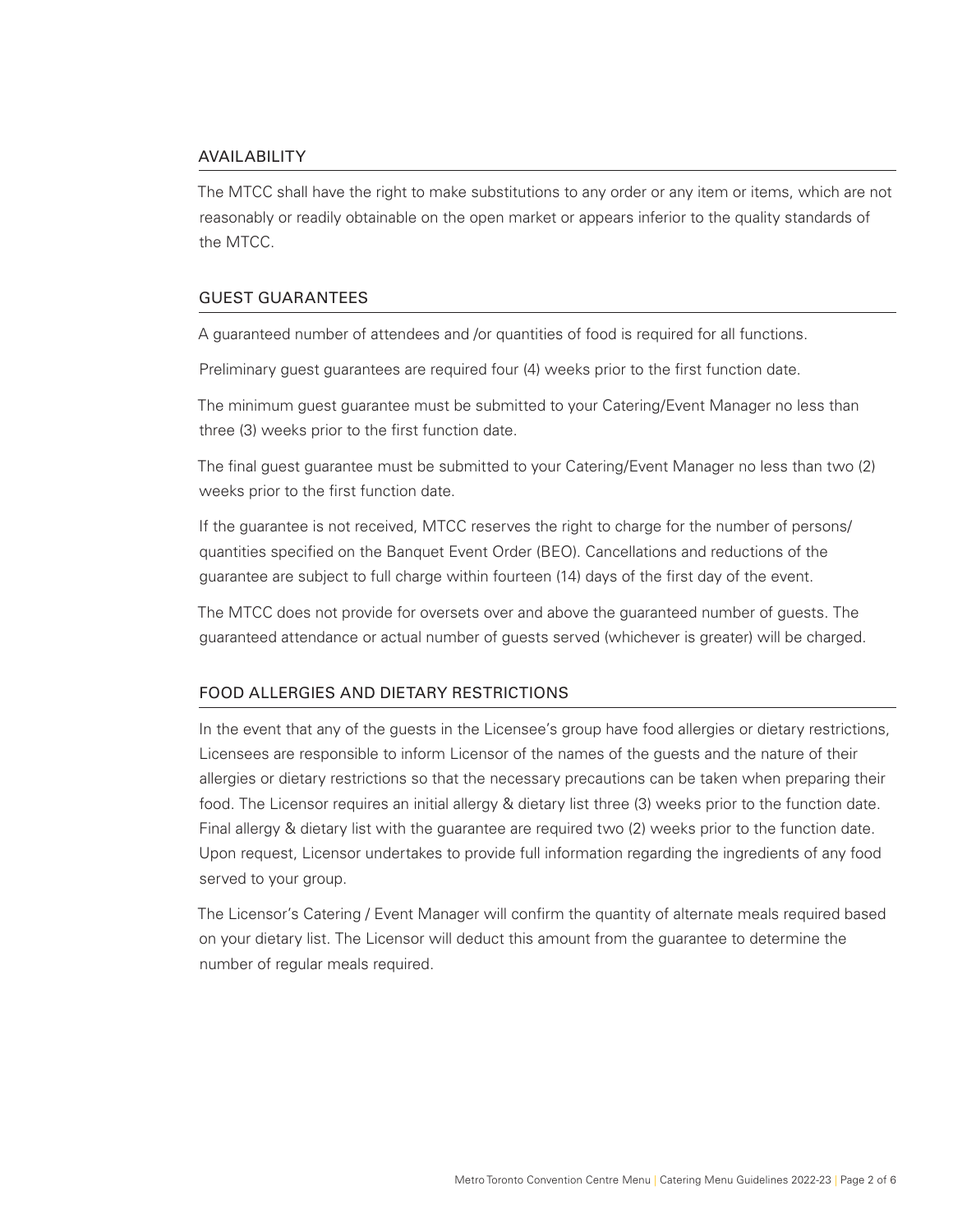#### CORPORATE SOCIAL RESPONSIBILITY

We are committed to not only reducing the environmental impact of our facility and the events we host, but also to help the people who live in our community. As such, as part of our Corporate Social Responsibility program, we have proudly partnered with several local organizations to donate prepared food surpluses (still safe for consumption) and materials leftover from events.

Our ongoing food donation program provides meals and snacks for school children across Toronto as well as several local family and women's shelters. Annual food drives, bake sales and cooking events also raise funds and collect non-perishable goods to give to our local partners. To date, over 125,000kg of food has been donated.

Additionally, we work to capture any material left over from events that may be used again and donate it to help support community organizations. During recent years, 80,000 kg of material have been donated annually to after school programs for at risk children, family shelters, and Habitat for Humanity. Materials donated include but are not limited to delegate bags, plants, furniture and carpet.

Please reach out to your Catering Manager if you have items that may be donated or if you would like to learn more about this program

#### EVENT TIMELINES

Understanding that program timelines vary, outlined below are service time parameters based on a 1 to 1.5 hour reception followed by a served meal. It is assumed that meal service would begin within 45 minutes of reception end time.

Service times are based on:

Breakfast 2 hours, starting at 6:00am Lunch 2 hours Dinner 3 hours

Timelines falling outside of these parameters will be subject to labour charges.

Should a function start or end time deviate from the pre-approved timeline, additional labour charges will apply.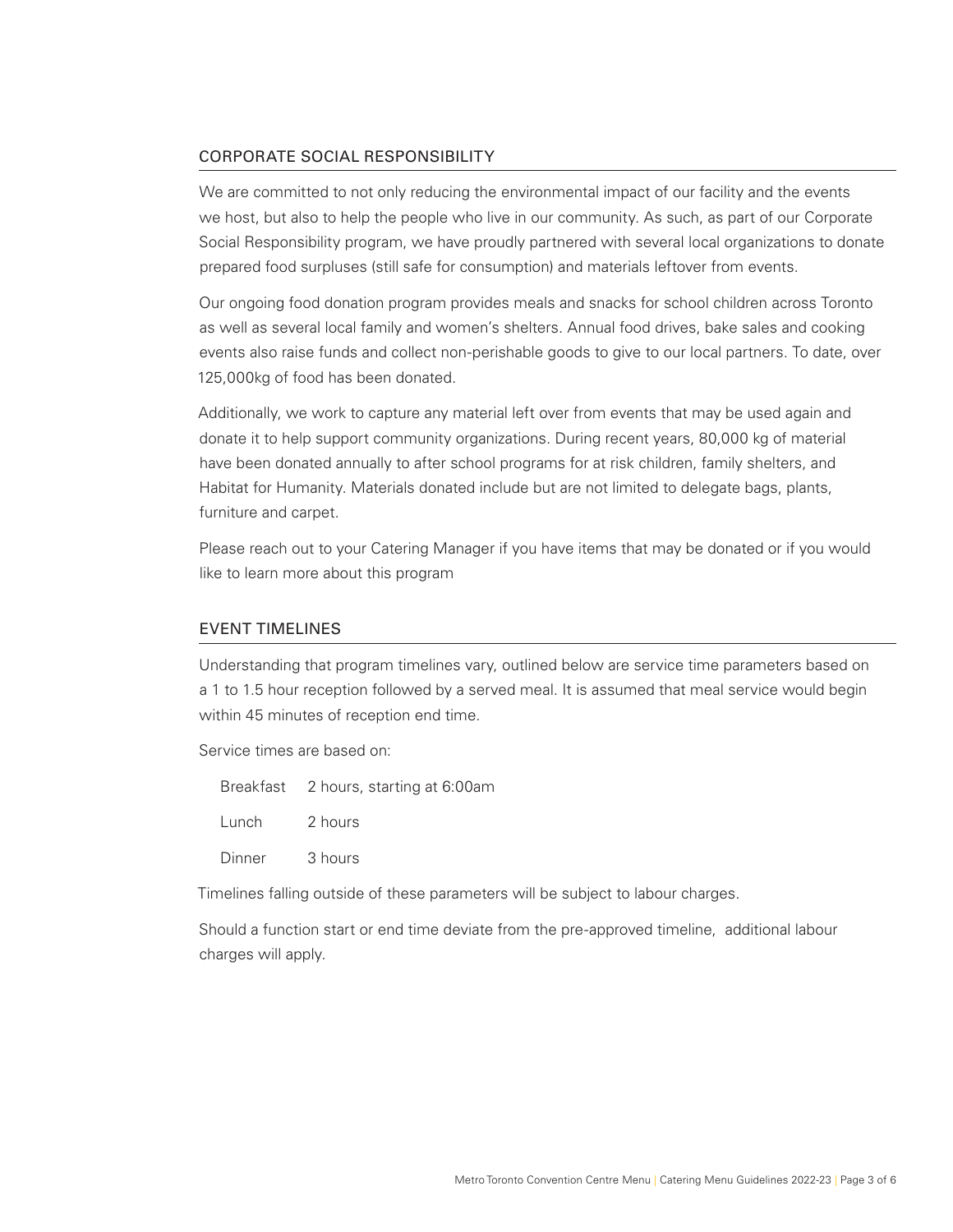#### ALCOHOLIC BEVERAGE SERVICE

The Metro Toronto Convention Centre (MTCC) is dedicated to ensuring a positive experience for our clients and their guests. The MTCC offers a complete selection of beverages to compliment your function. Please note that alcoholic beverages and services are regulated by the Alcohol and Gaming Commission of Ontario (AGCO) and MTCC. The Licensee is responsible for the administration of these regulations.

All events serving alcoholic beverages will be required to sign MTCC's "House Alcohol Policy for Clients".

- Hours of Operation: 11:00am to 1:00am.
- Alcohol is permitted in licensed areas only. Alcohol is not permitted on escalators or in elevators.
- A maximum of 2 alcohol drinks (single pour per drink) will be served to each patron at any one time.
- We reserve the right to limit the quantity of drinks sold.
- Drink ticket sales close 30 minutes prior to bar closing.
- MTCC and contract security guards will be required. The MTCC's Security Manager will provide the necessary ratios.
- For ordering of non-list items, please speak with you Catering/Event Manager.

#### CHINA OR SUSTAINABLE RECYCLABLE SERVICE

In our continued determination to further our green efforts, sustainable recyclable ware will be used for all meal services (except plated services).

Additional charges will apply to any exhibit hall functions approved by the MTCC to switch to china service.

#### LINEN SERVICE

The MTCC provides in house white linen for all meal functions. Fees will apply for specialty linens or linens required for meetings. Your Catering/Event Manager can offer suggestions for your consideration and quote corresponding fees.

#### CANCELLATIONS

Any function cancelled within two (2) weeks of the function date, will incur 100% of the estimated charges. Please note, for specialty menus or items, a longer window of cancellation may apply. This is determined on an event basis.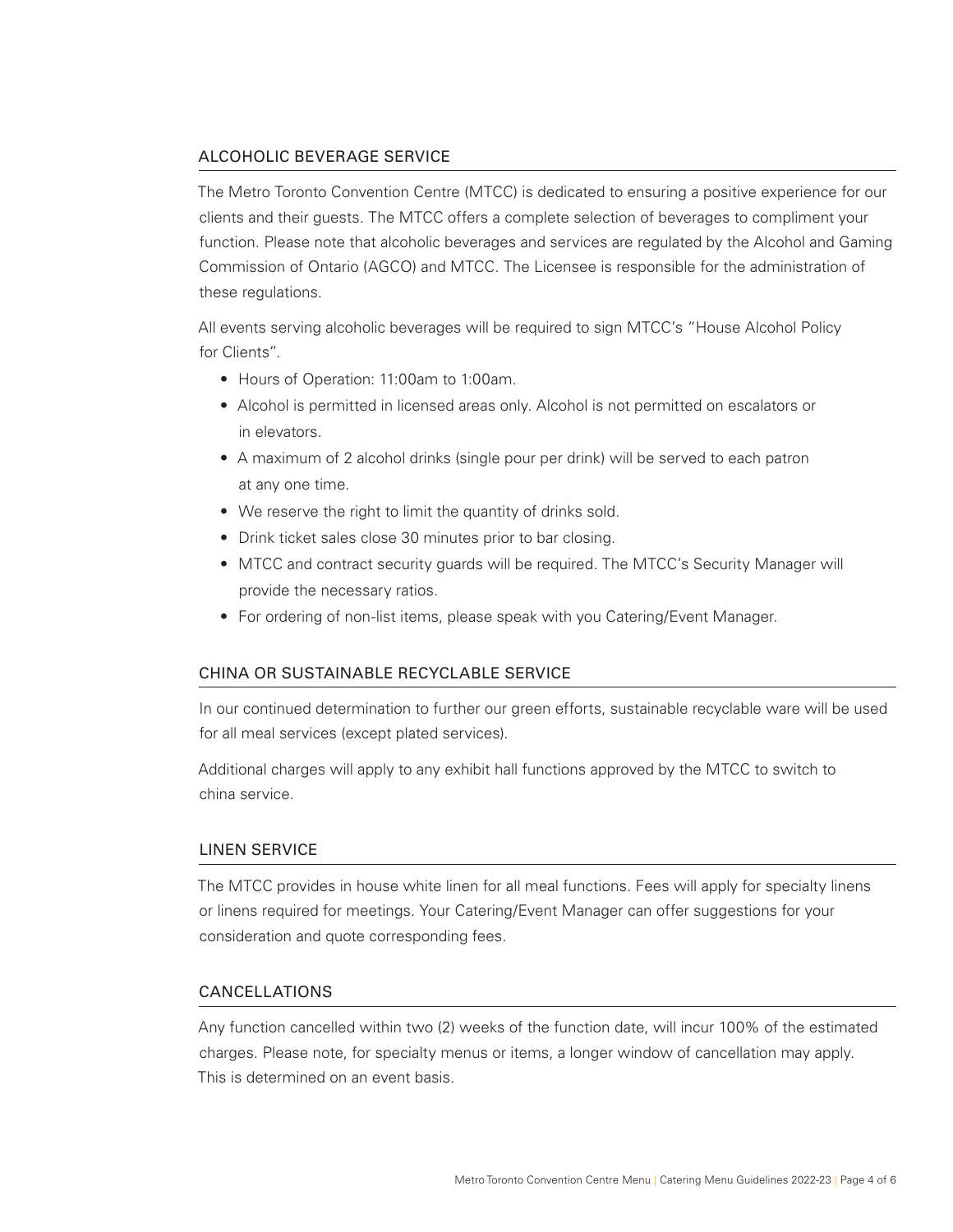#### PAYMENT & DEPOSITS

Pre-payment of the FULL ESTIMATED CHARGES is required two (2) weeks prior to the first function date. Any further balance or additional charges incurred will be due one (1) week prior to the first function date. Payment can be made in cash, certified cheque or wire transfer. For additions, a major credit card may be required as guarantee of payment of any replenishment or new orders requested during the event, pending arrangements with our Credit Department. Event pre-payments of less than \$5,000 can be processed by credit card.

#### RETAIL FOOD SERVICES

The MTCC offers Retail Food Services (RFO) through a selection of vendors operating mobile carts as well as a "built-in" outlet on Level 700. Contact your Catering or Event Manager to discuss your requirements to develop a proposal and hours of operation.

#### RETAIL FOOD MEAL TICKETS

Meal tickets can be purchased from the MTCC, which may be distributed to event staff, volunteers and delegates for redemption at a MTCC retail food outlet.

#### SERVICE AREAS

Additional service areas may be necessary to successfully execute a function. Your Catering / Event Manager will provide information on the required size and locations that are to be factored on to your floorplan.

Required location and size for any retail food outlet will be determined and provided by the MTCC depending on the needs for each function.

Above service areas must be included on the floorplan for final building approval. Any draping associated with these areas is the responsibility of the event organizer.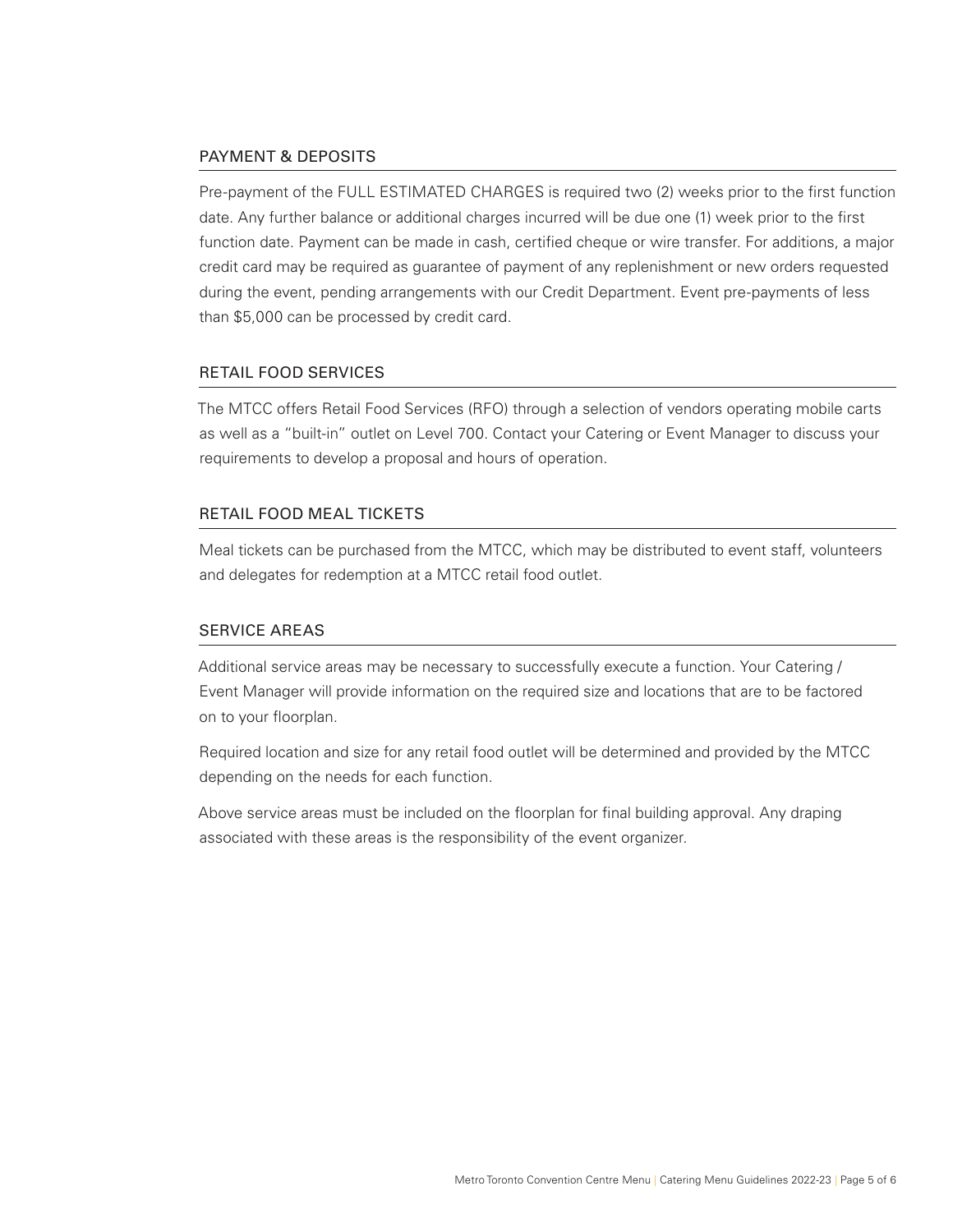#### AUDIO VISUAL AND PRODUCTION

- When overhead work is being done, the area is considered a construction zone and hard hats and safety shoes are required.
- Floor supported drapes lines must be sand bagged.
- All service corridors, guest and food service entrances and exits are to remain clear of all obstructions, including floor run cables. Cables must be flown in these areas. Cable mats are NOT permitted.
- Illuminated exit signs are required if permanent signs are obstructed.
- All drape or fabric shall meet the requirements of CAN/ULC-S109, Flame tests of flameresistant NFPA-701 or equivalent.
- No exit doors or fire hose cabinets are to be obstructed.
- Clear access is to be maintained to exhibit halls, concession stands and restrooms at all times.
- Floor plans are to be submitted six (6) weeks prior to move-in. Floor plans that have extensive production or logistical components will be required earlier in the planning process.
- All special effects/pyrotechnics will require proper permits and approvals. A fire watch and certificate of comprehensive general liability may be required.
- Dismantling of truss to commence one hour after the public has exited the premise in order for banquet and event services staff to clear and remove tables.

#### WATER STATIONS/WATER SERVICE

Complimentary self service stations are provided in meeting rooms, using coolers and biodegradable cups. One (1) complimentary refresh is provided per day.

NOTE: complimentary water stations are not provided on the show floor for trade consumer shows. If required, charges will be assessed based on specific requirements.

- Water cooler rental \$85.00 each.
- Water bottles (18 litres) \$30.00 each.
- General labour rates apply. 4 hour minimum.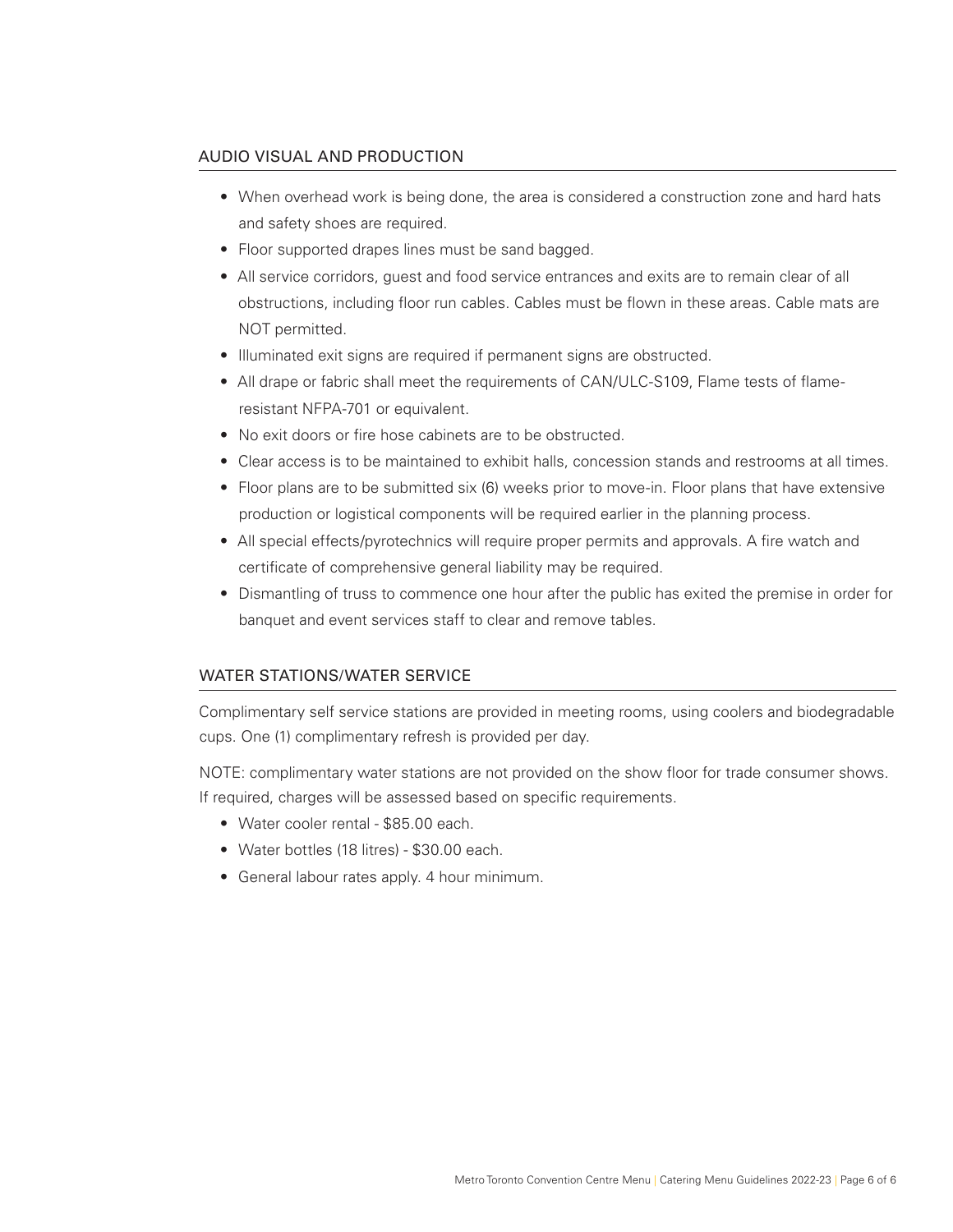



# **BREAKFAST**

Prices subject to 13% HST and 18% administrative charge pursuant to your contractual agreement. An administrative charge (18%) is added to your bill for this catered event/function (or comparable service). 6.65% of the total amount of this charge is used to defray the cost of house expenses and will be maintained by the MTCC. 11.35% of the total amount of this administrative charge is distributed to employees providing the service including servers, bartenders and porters.

Prices subject to change without notice.

#### **BREAKFAST PACKAGES ARE AVAILABLE FROM 6:00AM – 9:00AM. MAXIMUM 2 HOURS SERVICE TIME.**

**V** Vegetarian **ND** Nut Friendly **GD** Gluten Friendly **LD** Lactose Friendly

# **CONTINENTAL |** \$32 PER PERSON

100 GUESTS MINIMUM ORDER

#### **Orange, apple & cranberry juices**

(choice of 2 juice selections for 50 people & under)

#### **Breakfast loaves <sup>O</sup>**

- Ontario lavender & wild blueberry
- Cranberry

#### **Skyr lemon curd yogurt cup O C**

#### **Honey baked fruit & nut granola clusters** D

**Superfood smoothie bowl <sup>O</sup> C** Vanilla super seed, green smoothie, mixed berry protein

**Whole fruit** Apples, bananas, fresh cut orange wedges

#### **Freshly brewed Starbucks regular/decaffeinated coffee & Tea Squared specialty teas.**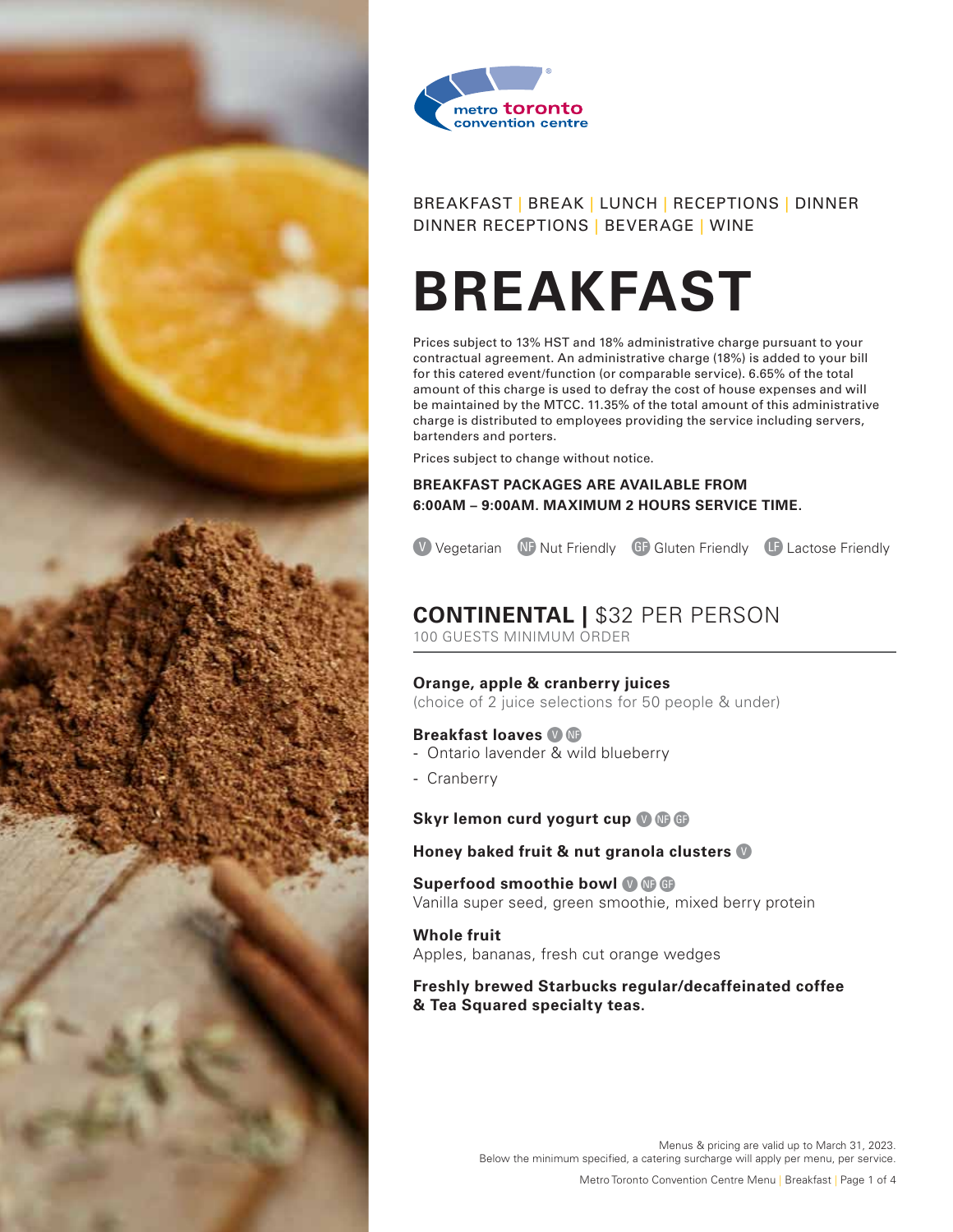## **DELUXE CONTINENTAL | \$36 PER PERSON**

100 GUESTS MINIMUM ORDER

#### **Freshly squeezed orange, grapefruit & apple raspberry juices**

(choice of 2 juice selections for 50 people & under)

#### **Freshly baked 'coffee house' breakfast selections**

- Mixed fruit scones  $\blacksquare$
- Assorted croissants
- Danishes **O NF**

**Selection of smoked & cured meats, Canadian smoked salmon,** cheeses, fresh brioche

**Skyr yogurt cup** Fresh cut fruit, berry compote, granola

#### **Fresh cut orange wedges**

**Freshly brewed Starbucks regular/decaffeinated coffee & Tea Squared specialty teas.**

## **CROSS FIT CONTINENTAL |** \$38 PER PERSON

100 GUESTS MINIMUM ORDER

#### **Low-fat yogurt power smoothies and superfood juices** (select 2 of the following)

- Lactose friendly MTCC matcha smoothie  $\bigcirc \mathbf{\oplus G}$
- Banana mango power shake  $\bigcirc$   $\bigcirc$   $\bigcirc$
- Freshly squeezed orange juice  $\mathbf{Q}$   $\mathbf{G}$   $\mathbf{G}$

#### **Coconut mango chia pudding 0 0 0 0**

#### **Overnight oats with almonds, chocolate & dried fruits** D

#### **Individual fresh berries & seasonal cut fruit shards @ @ @ G**

#### **Breakfast protein box**

Shaved turkey, hard boiled eggs, Balderson cheese, cherry tomato salad, white bean hummus, herb scone

#### **Freshly brewed Starbucks regular/decaffeinated coffee & Tea Squared specialty teas.**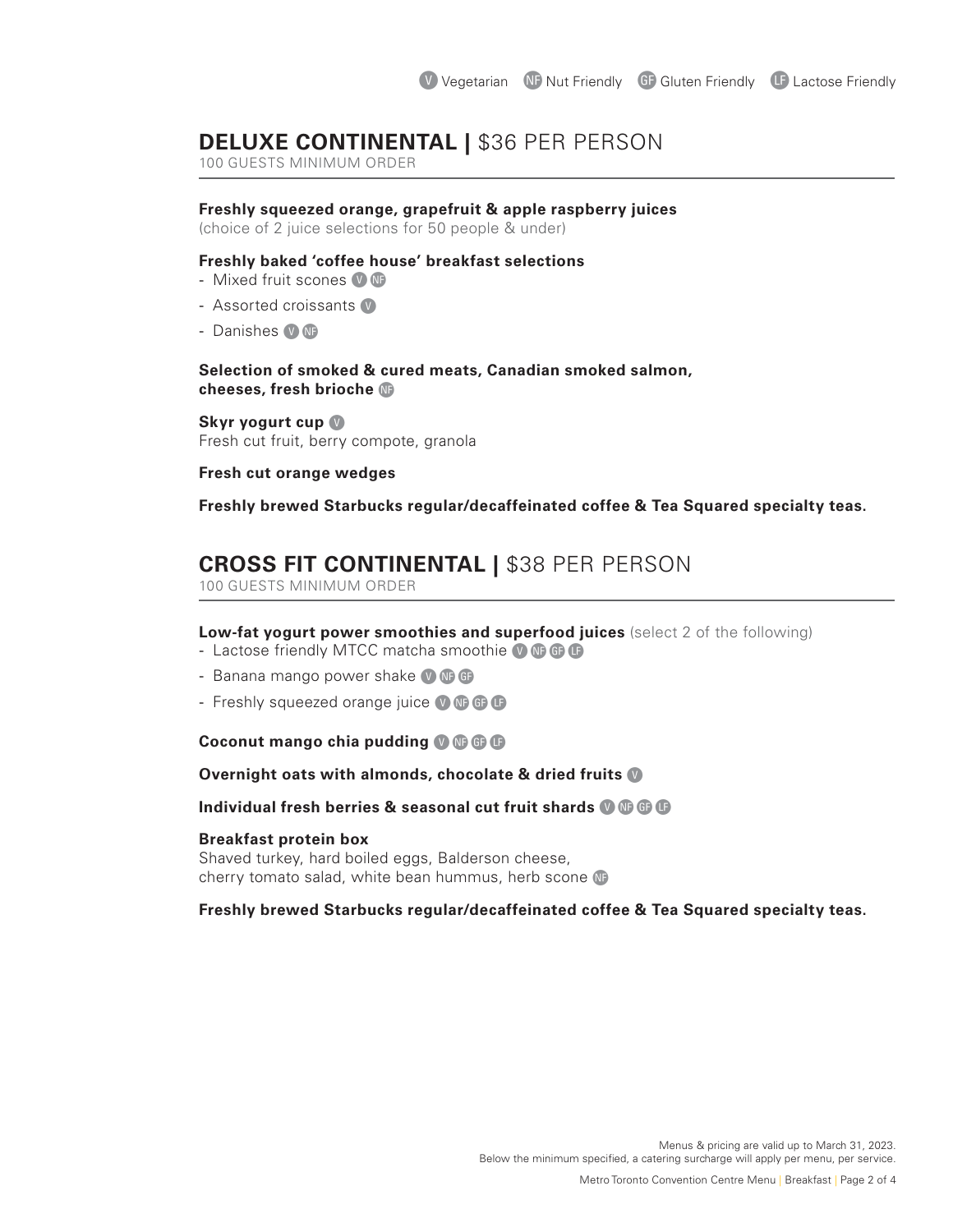## **HOT BUFFET BREAKFAST |** \$42 PER PERSON

100 GUESTS MINIMUM ORDER

#### **Selection of orange, apple & cranberry juices**

#### **House baked seasonal strudel and breakfast loaves**  $\blacksquare$

#### **Fruit shard platters**

#### **Select one (1) of the following:**

- Scrambled eggs, fresh herbs  $\mathbf{0} \oplus \mathbf{0}$
- Scrambled eggs, Brie & roasted red pepper  $\blacksquare$   $\blacksquare$
- Rustic Mediterranean frittata cups  $\bullet$   $\bullet$   $\bullet$

#### **Select two (2) of the following:**

- Thick cut Ontario bacon  $\mathbf{C}$ B
- Canadian back bacon  $\mathbf{G} \oplus \mathbf{G}$
- Chicken sage sausage  $\mathbb{C}$   $\mathbb{C}$
- Artisan sausages  $\oplus$   $\oplus$

#### **Select one (1) of the following:**

- Caramelized onion & new potato sauté  $\mathbf{0} \oplus \mathbf{0}$
- Smokey cheddar & herb potato cakes  $\bullet$   $\bullet$   $\bullet$
- Rustic red skin skillet potatoes  $\mathbf{Q}$  **OCABB**

#### **Freshly brewed Starbucks regular/decaffeinated coffee & Tea Squared specialty teas.**

## **PLATED BREAKFAST |** \$46 PER PERSON

100 GUESTS MINIMUM ORDER

#### **Orange juice**

**Berry yogurt cups O C G** 

#### **Selection of 'coffee house' breakfast pastries** D

#### **Warm tomato leek & goat cheese tart** Individual gratin potatoes, spinach, mushroom, garnish with red pepper sauté,

chicken sage sausages

#### **Freshly brewed Starbucks regular/decaffeinated coffee & Tea Squared specialty teas.**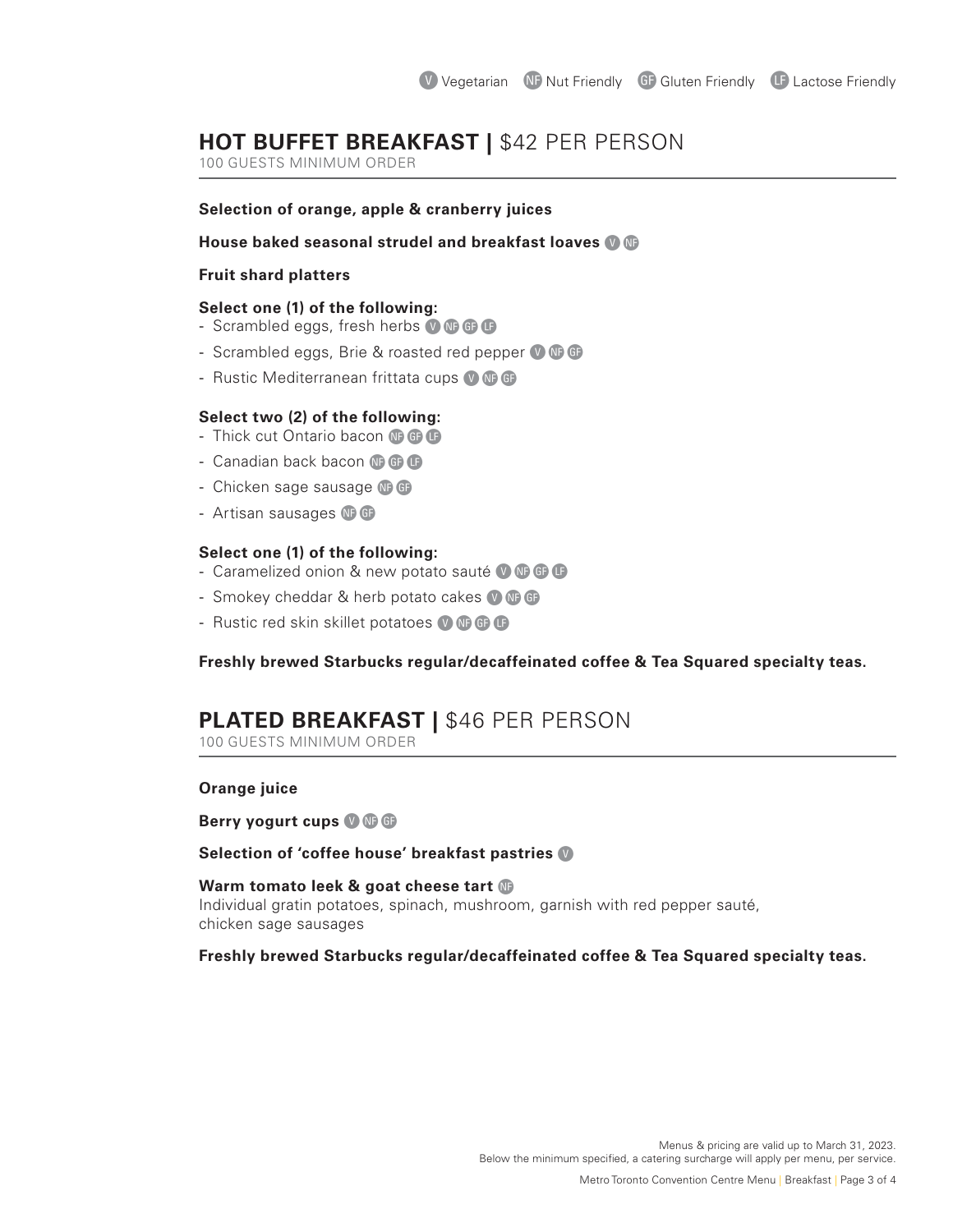# **BREAKFAST ENHANCEMENTS**

100 GUESTS AND 2 PIECES PER GUEST MINIMUM ORDER

| - Stone fruit cinnamon crumble V NB                                                                                                                                                                  |                                                 |
|------------------------------------------------------------------------------------------------------------------------------------------------------------------------------------------------------|-------------------------------------------------|
| - Chocolate espresso V                                                                                                                                                                               |                                                 |
| Vegan & gluten friendly Jakeman's maple spice muffins @ @ @ (min. 1dz.) \$48 per dozen                                                                                                               |                                                 |
| Rhubarb strawberry & kamut flour                                                                                                                                                                     |                                                 |
| Red fife scone, Devonshire cream & berry compote                                                                                                                                                     |                                                 |
| Cream cheese, fruit preserves & butter                                                                                                                                                               |                                                 |
| - Strawberry cream cheese                                                                                                                                                                            |                                                 |
| - Blueberry cream cheese                                                                                                                                                                             |                                                 |
| Fresh baked croissants, butter & preserves (D) (minimum 2 dozen per selection) \$58 per dozen<br>- Plain<br>- Chocolate<br>- Almond                                                                  |                                                 |
|                                                                                                                                                                                                      |                                                 |
|                                                                                                                                                                                                      |                                                 |
| Fresh fruit & berry sangria cups @ . @ . (minimum 2 dozen) \$59 per dozen                                                                                                                            |                                                 |
| Individually bottled pure squeezed juices (250ml) (minimum 2 dozen per selection)  \$7 each                                                                                                          |                                                 |
|                                                                                                                                                                                                      |                                                 |
|                                                                                                                                                                                                      |                                                 |
| Fresh fruits, berries, muesli, local honey                                                                                                                                                           |                                                 |
| - Croissants (plain, chocolate & almond) V                                                                                                                                                           |                                                 |
| - Danish pastry (strawberry cream cheese & blueberry cream cheese) <b>OG</b>                                                                                                                         |                                                 |
| - Juice (choice of 2 juice selections: orange, apple, cranberry)                                                                                                                                     |                                                 |
| - Freshly brewed Starbucks regular/decaffeinated coffee & Tea Squared specialty teas                                                                                                                 |                                                 |
| On-the-move breakfast with farm fresh eggs (minimum 2 dozen per selection) \$14 each<br>- BREAKFAST PANINI with charred red peppers, oven dried vine tomato,<br>pancetta, fontina cheese & onion jam |                                                 |
| - BREAKFAST FRITTATA CUPS zucchini, peppers, tomatoes & mozzarella cheese <b>O GB</b>                                                                                                                |                                                 |
| - BREAKFAST MONTE CRISTO sundried tomato & red pepper foccacia, shaved ham,<br>Swiss cheese, stewed leeks NF                                                                                         |                                                 |
| Shaved turkey, hard boiled eggs, Balderson cheese, cherry tomato salad,<br>white bean hummus, herb scone <b>OD</b>                                                                                   |                                                 |
|                                                                                                                                                                                                      | Menus & pricing are valid up to March 31, 2023. |

Below the minimum specified, a catering surcharge will apply per menu, per service.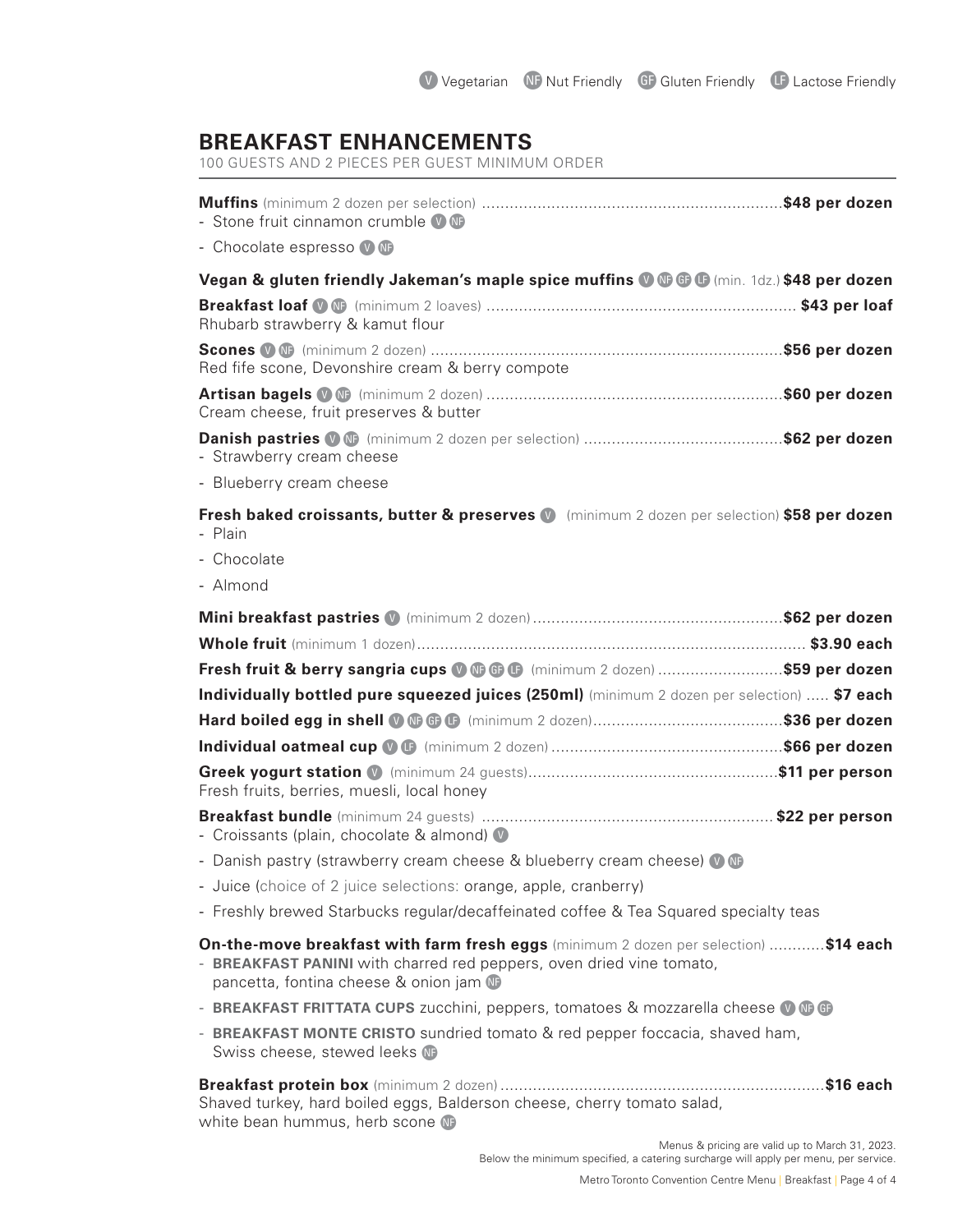



# **BREAK**

Prices subject to 13% HST and 18% administrative charge pursuant to your contractual agreement. An administrative charge (18%) is added to your bill for this catered event/function (or comparable service). 6.65% of the total amount of this charge is used to defray the cost of house expenses and will be maintained by the MTCC. 11.35% of the total amount of this administrative charge is distributed to employees providing the service including servers, bartenders and porters.

Prices subject to change without notice.

**BREAK PACKAGES ARE AVAILABLE FROM 9:30AM – 11:00AM OR 2:00PM – 4:00PM MAXIMUM 1 HOUR SERVICE TIME.**

(V) Vegetarian NF Nut Friendly GF Gluten Friendly LF Lactose Friendly

## **MID-MORNING BREAK |** \$20 PER PERSON 100 GUESTS MINIMUM ORDER

#### **Mixed fruit scones O C**

**Fresh whole fruit**

**Superfood smoothie bowls <sup>O</sup>C** Strawberry banana, pineapple kale, blueberry yogurt

**Bottled juice**

**Freshly brewed Starbucks regular/decaffeinated coffee & Tea Squared specialty teas.**

#### **ORCHARD BREAK |** \$20 PER PERSON 100 GUESTS MINIMUM ORDER

**Stonefruit buckle <sup>0</sup> C** 

**Apricot clafoutis O C** 

**Apple oat bar © C** 

**Freshly brewed Starbucks regular/decaffeinated coffee & Tea Squared specialty teas.**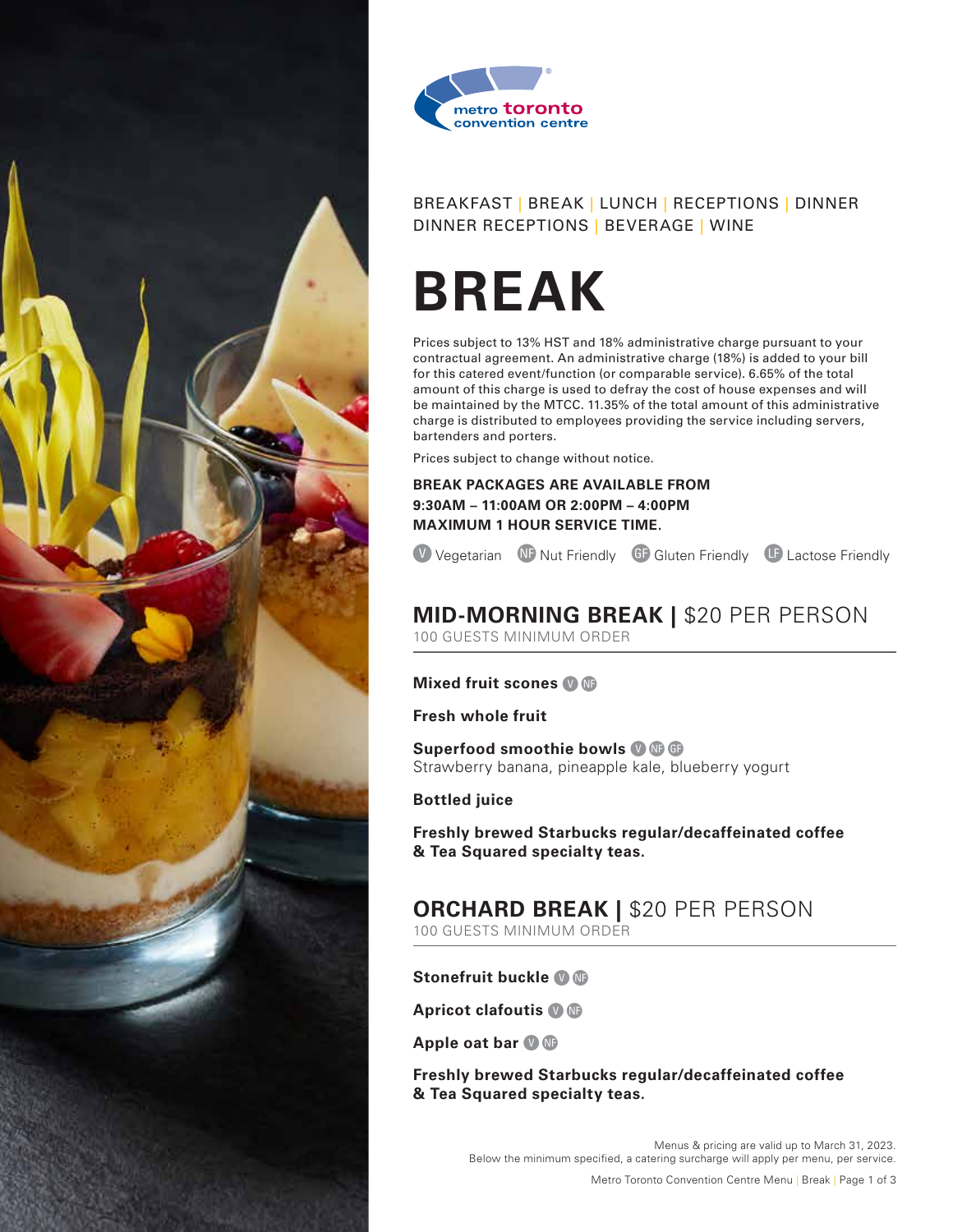## **T-BAR |** \$22 PER PERSON

100 GUESTS MINIMUM ORDER

#### **Mini gourmet sandwich selection:**

- Chicken salad, apple & celery, tarragon mayo, mini brioche  $\mathbf G$
- BLT on rosemary focaccia

#### **Selection of local tonics & Tea Squared specialty teas**

**Freshly baked vanilla scones**  $\bullet$  **C** 

#### **Seasonal Frangipane tarts** D

**Irish shortbread O C** 

**Freshly brewed Starbucks regular/decaffeinated coffee.**

## **HEALTH BREAK |** \$23 PER PERSON

100 GUESTS MINIMUM ORDER

**Chewy granola power bars** 

**Brookside dark chocolate covered sundried fruits, acai-blueberry, goji-raspberry <b>O**G

**Individual crudité, red pepper hummus cup 0 C** 

**Lactose friendly matcha smoothie <sup>1</sup> CB** 

**Superfood orchard sangria mocktail <sup>1</sup> CB** 

## **T.O. SNACK BAR |** \$23 PER PERSON

100 GUESTS MINIMUM ORDER

#### **Kettle chips, selection of vinegars, salts & dips © @ @**

#### **Mini gourmet hotdogs**

Charred peppers, caramelized onions, tomato chimichurri, artisan mustards, shredded cheese

#### **Gourmet popcorn**

(choice of 2 selections for 50 people & under)

- Sea salt  $&$  thyme  $&$   $&$
- Raspberry & white chocolate  $\bullet$
- Maple pecan  $\mathbb{V}$

#### **Rocky road squares** D

#### **Local craft sodas**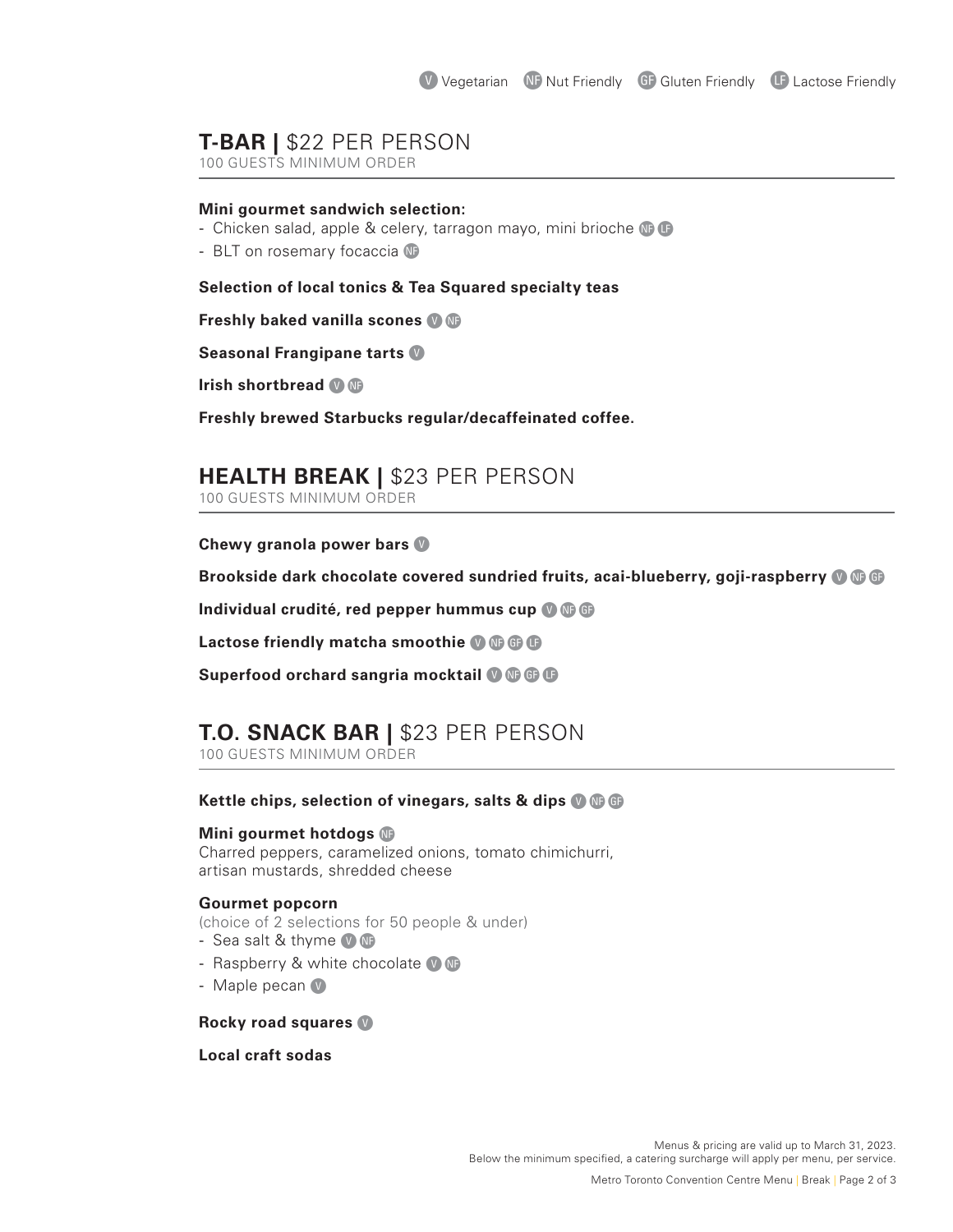## **BREAK ENHANCEMENTS**

100 GUESTS AND 2 PIECES PER GUEST MINIMUM ORDER

| Decadent chocolate brownies & blondies (D (Minimum 2 dozen) \$50 per dozen                                                                          |  |
|-----------------------------------------------------------------------------------------------------------------------------------------------------|--|
|                                                                                                                                                     |  |
|                                                                                                                                                     |  |
|                                                                                                                                                     |  |
|                                                                                                                                                     |  |
|                                                                                                                                                     |  |
|                                                                                                                                                     |  |
|                                                                                                                                                     |  |
| Individual potato chips & pretzels @ @ (minimum 2 dozen) \$42 per dozen                                                                             |  |
| Kettle chips, chive & sour cream dip @ @ (minimum 24 guests) \$5.50 per person                                                                      |  |
| Individual bag of dried fruits & nuts @ . (minimum 2 dozen) \$52 per dozen                                                                          |  |
| Homemade dessert squares (minimum 2 dozen per selection) \$52 per dozen<br>- Apple oatmeal V NP<br>- Salted caramel & dark chocolate $\blacksquare$ |  |

- Lemon meringue tart  $\bullet$ 

## **BEVERAGES\***

| Freshly brewed Starbucks regular/decaffeinated coffee\$95 per gallon (20 servings) |  |
|------------------------------------------------------------------------------------|--|
|                                                                                    |  |
| - Orange<br>- Grapefruit<br>- Apple                                                |  |
| Orange lemon-lime, cucumber mint                                                   |  |
|                                                                                    |  |
|                                                                                    |  |
|                                                                                    |  |
|                                                                                    |  |

\*Cold beverages ordered for functions 100 guests or more will be charged on consumption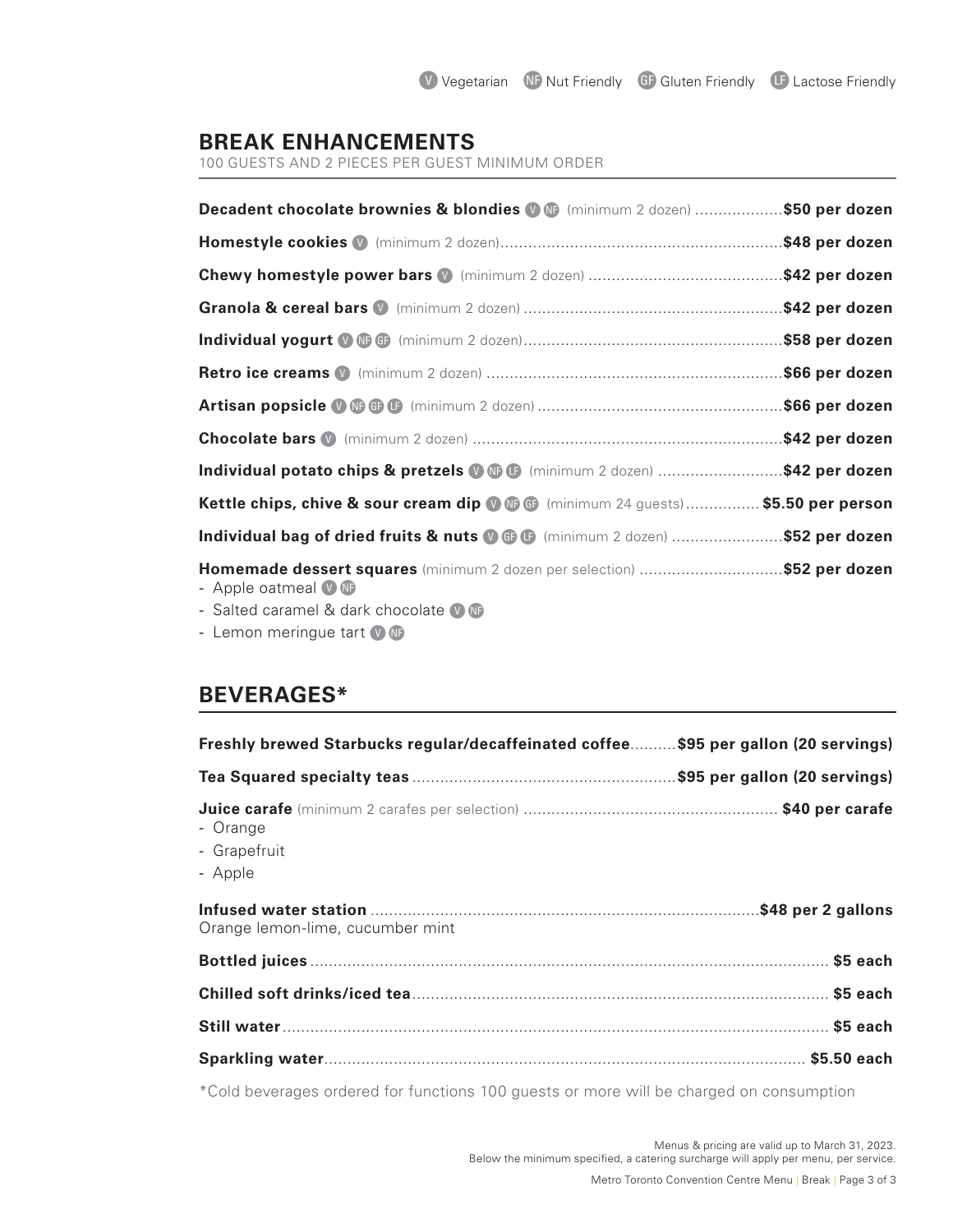



# **LUNCH**

Prices subject to 13% HST and 18% administrative charge pursuant to your contractual agreement. An administrative charge (18%) is added to your bill for this catered event/function (or comparable service). 6.65% of the total amount of this charge is used to defray the cost of house expenses and will be maintained by the MTCC. 11.35% of the total amount of this administrative charge is distributed to employees providing the service including servers, bartenders and porters.

Prices subject to change without notice.

**V** Vegetarian **ND** Nut Friendly **GD** Gluten Friendly **LD** Lactose Friendly

## **LUNCH\***

100 GUESTS MINIMUM ORDER **SELECT 1 FIRST COURSE, 1 SECOND COURSE & 1 DESSERT** \*All plated lunches are served with rustic breads, freshly brewed Starbucks coffee & Tea Squared specialty teas.

## **FIRST COURSE**

#### **Seasonal soup**

Ask your catering professional for our current selections

#### **Baby greens <b>OC**

Herbs & sprouts, roasted apples, shaved beets, crumbled local goat cheese, sangria vinaigrette

#### **Vine tomato salad <sup>O</sup> C**

Fior di latte, crushed basil EVOO, white balsamic dressing

#### **Ontario Cobb salad C**

Local lettuces, roasted apples & grapes, maple spiced crisp bacon, smoked Blue Haze cheese, cranberry focaccia crisps, sangria dressing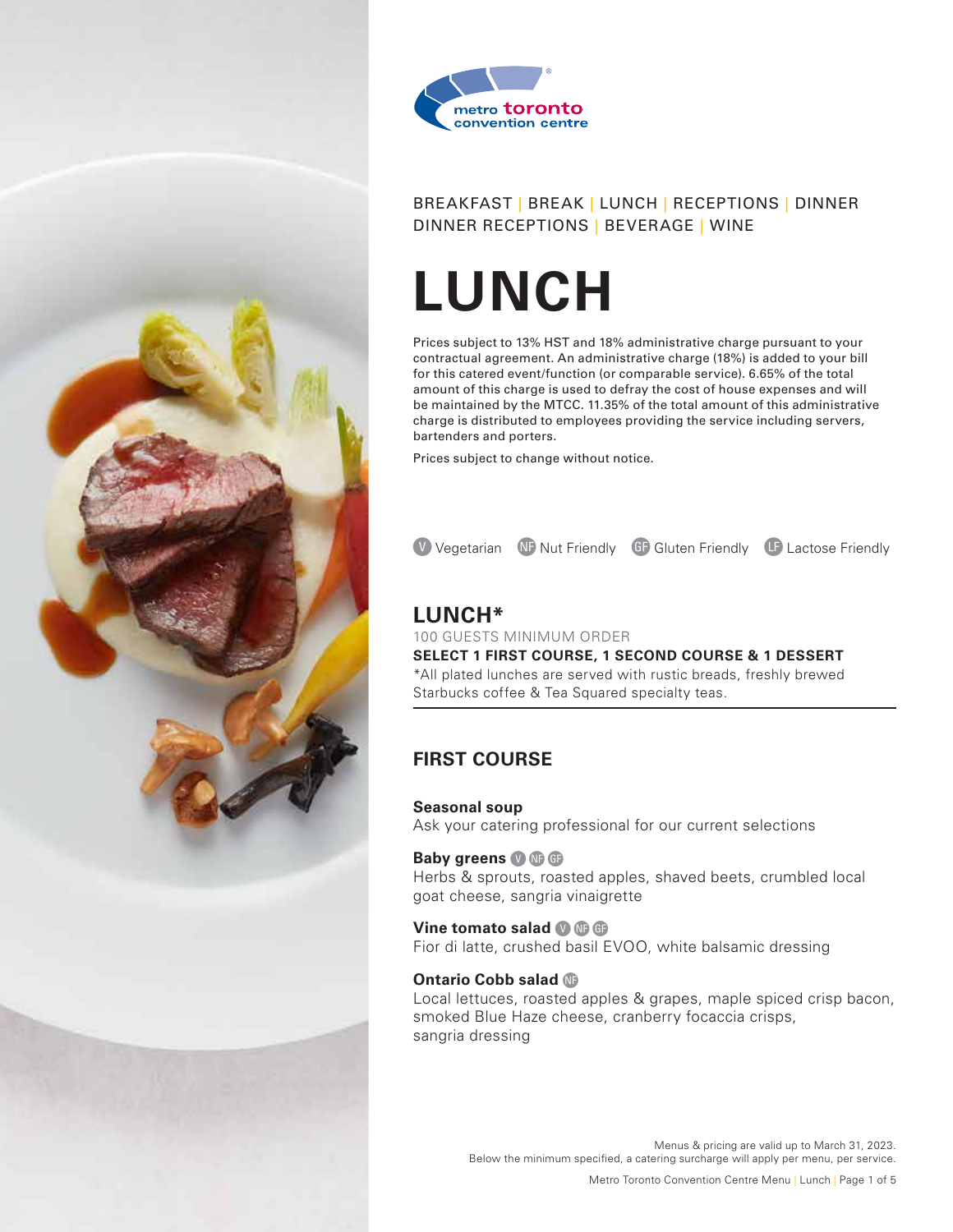# **LUNCH\*** (CONTINUED)

**SELECT 1 FIRST COURSE, 1 SECOND COURSE & 1 DESSERT**

\*All lunch buffets served with rustic breads, freshly brewed Starbucks coffee& Tea Squared specialty teas.

## **SECOND COURSE**

| Smoked Gouda Provençal crust, crushed potato, Tuscan kale,<br>seasonal vegetables, caramelized onion jus        |  |
|-----------------------------------------------------------------------------------------------------------------|--|
| East Coast seafood risotto, braised tomato fennel ragout, lemon<br>infused basil olive oil                      |  |
| Seared mushrooms, spinach, charred red pepper & tomato,<br>goat cheese & fresh herb polenta, natural reductions |  |
| Leek & mushroom sauté, roasted garlic spun potato,<br>market vegetables, natural reductions                     |  |
| Seared mushrooms, spinach, charred red pepper & tomato,<br>crumbled goat cheese & fresh herbs                   |  |

## **DESSERT**

**Campfire S'mores bar**  $\odot$  **<b>C** Cranberry salsa

**Ontario craft beer decadent chocolate cake**  $\bullet$  **G** Candied apple wood bacon

**Warm Ontario apple rhubarb crumble**  $\bullet$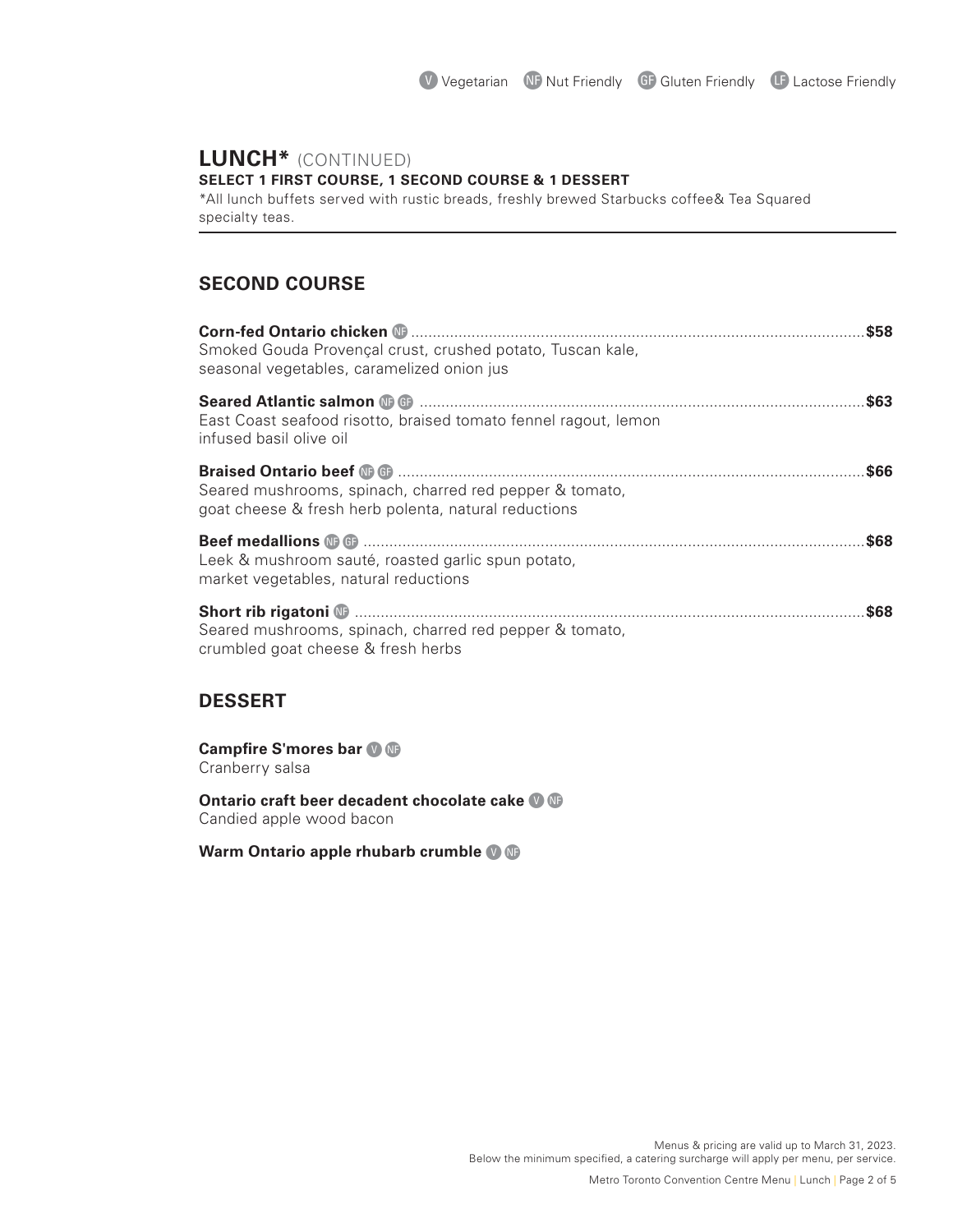## **SET BUFFETS\***

100 GUESTS MINIMUM ORDER \*All lunch buffets served with rustic breads, freshly brewed Starbucks coffee & Tea Squared specialty teas.

### **PACIFIC RIM |** \$59 PER PERSON

100 GUESTS MINIMUM ORDER

#### **Thai coconut curry soup**

**Vegetable chow mein noodle salad @ B** White shoyu sesame dressing

**Asian greens & shredded vegetable salad @ @ B** Mango & red chili dressing

**Vegetarian spring & maki rolls <b>D B** Wasabi & soy

**Seared salmon <b>C**BB Ginger scallion salsa

**Five spice braised beef C**BB Charred peppers & baby bok choy

**Spicy kung pao stirfry @ @ B** 

**Sticky rice OGG** Pacific mushroom sauté

#### **Adzuki and tahini cheesecake O C**

**Matcha Opera cake** D

**Jasmine tea pot de cream <b>OC**G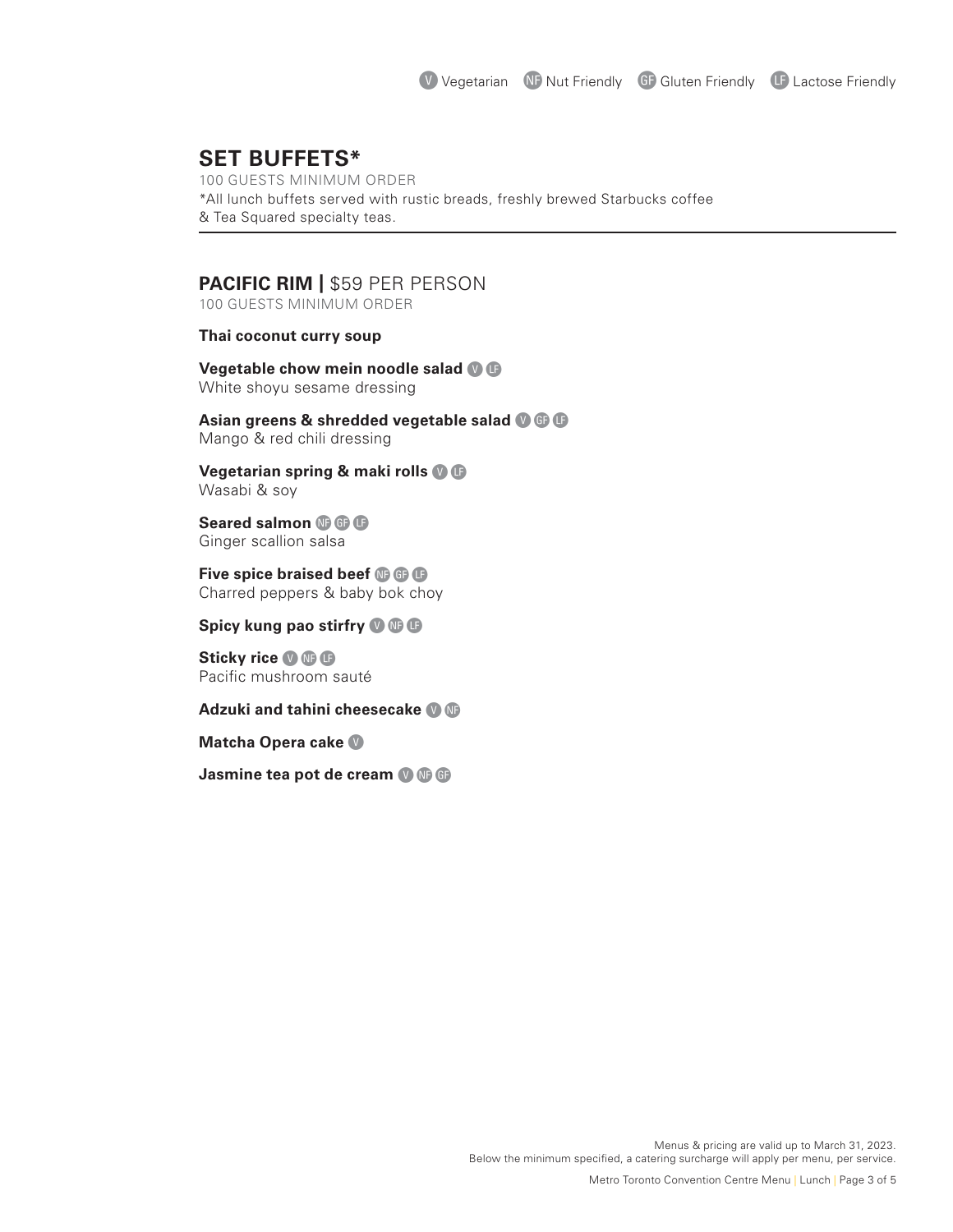## **SET BUFFETS** (CONTINUED)

## **TUSCAN |** \$59 PER PERSON

100 GUESTS MINIMUM ORDER

#### **Rustic white bean & sundried tomato soup <b>OC** C

#### **Italian greens**

Herbs, chicories, olives, focaccia croutons, crisp pancetta, Parmesan shards, roasted garlic, capers, lemon vinaigrette

#### **Green bean & charred vegetable salad @ @ @ G**

Sundried olives, herb vinaigrette

**Tuscan chicken <b>C C** Cavolo, vine tomato, garlic cream

#### **Braised beef 'Peposo' red pepper & Pecorino polenta <b>C C**

**Italian inspired mushroom risotto @@@** Roasted garlic, baby spinach, aged Parmesan

#### **Roasted Italian squash, peppers & fennel @ @ G**

**Orange ricotta tart <b>O** C

**Panforte** D

**Tiramisu D D** 

## **TASTE OF CANADA |** \$64 PER PERSON

100 GUESTS MINIMUM ORDER

#### **Nova Scotia seafood chowder C**

Cheddar cheese biscuits

#### **Artisan cheese board & local charcuterie**

Rustic breads, spreads, pickled vegetables

#### **Cookstown greens <b>O**C<sub>B</sub> Roasted grapes, Niagara Gold cheese, shaved heirloom beets, Minus 8 vinaigrette

**Roasted local free-run chicken thigh <b>C**BB Seasonal local vegetables, roast fingerling potatoes, natural reductions

**Braised Ontario beef <b>CA**BB Caramelized cipollini onion & mushroom ragout

#### **Greenbelt market vegetables <sup>1</sup> CB**

#### **Crushed smoked cheddar & leek potatoes**  $\blacksquare$

**Blueberry oats squares <b>D C** 

**Maple fudge OG** 

**Cranberry & vanilla pudding O C**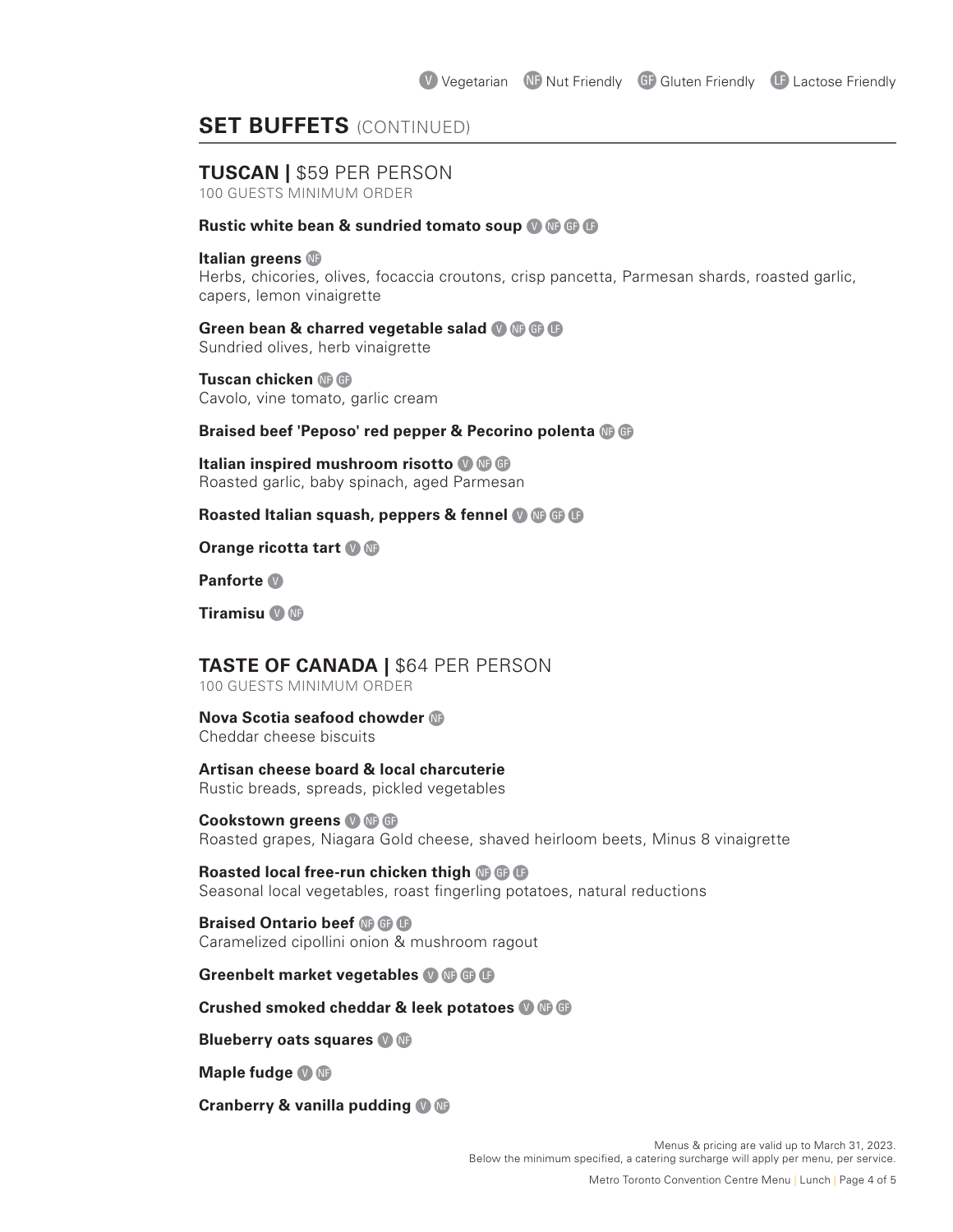## **WORKING LUNCH BUFFET**

100 GUESTS MINIMUM ORDER

## **OPTION #1 |** \$46 PER PERSON

- **• Soup**
- **• Choice of one (1) salad**
- **• Choice of three (3) sandwiches**
- **• Dessert**
- **• Coffee & tea**

## **OPTION #2 |** \$47 PER PERSON

- **• Soup**
- **• Choice of two (2) salads**
- **• Choice of three (3) sandwiches**
- **• Dessert**
- **• Coffee & tea**

## **OPTION #3 |** \$49 PER PERSON

- **• Soup**
- **• Choice of two (2) salads**
- **• Choice of four (4) sandwiches**
- **• Dessert**
- **• Coffee & tea**

#### **BOXED LUNCH |** \$34 PER PERSON

- **• Choice of one (1) salad\***
- **• Choice of three (3) sandwiches**
- **• Dessert**

## **SOUP**

**Seasonal soup** Ask your catering professional for our current selections

## **SALADS**

**Seven grain lentil salad OCB** Sundried fruits & currants, cider vinaigrette

**Baby greens salad <b>OC** Roasted grapes, smoked Gouda, shaved vegetables, sangria dressing **NOT AVAILABLE FOR BOXED LUNCHES**

**Vine tomato salad <b>D C C** Cucumber & heirloom radish, white balsamic dressing

## **SANDWICHES**

**Roast turkey C** Smoked cheddar, rosemary apple compote, micro greens, sage mayo, artisan cranberry bread

#### **Ham & cheese** Shaved black forest ham, Niagara Gold cheese, caramelized onion & spicy sprouts, herb focaccia

## **Roasted chicken C**

Chicken salad, apple, celery, tarragon mayo, soft brioche

#### **Pressed Italian picnic sandwich <b>C**

Cured and smoked meats, charred red pepper, preserved tomato, fior di latte cheese, basil mayo, rustic Italian pan bread **VEGETARIAN VERSION AVAILABLE**

#### **New Orleans vegetarian muffuletta sandwich**  V NF

Vine tomato, eggplant, pickled vegetables,olive salsa, artichokes, mozzarella, rustic grain bun

## **DESSERT**

#### **Fruit shards & cookie** D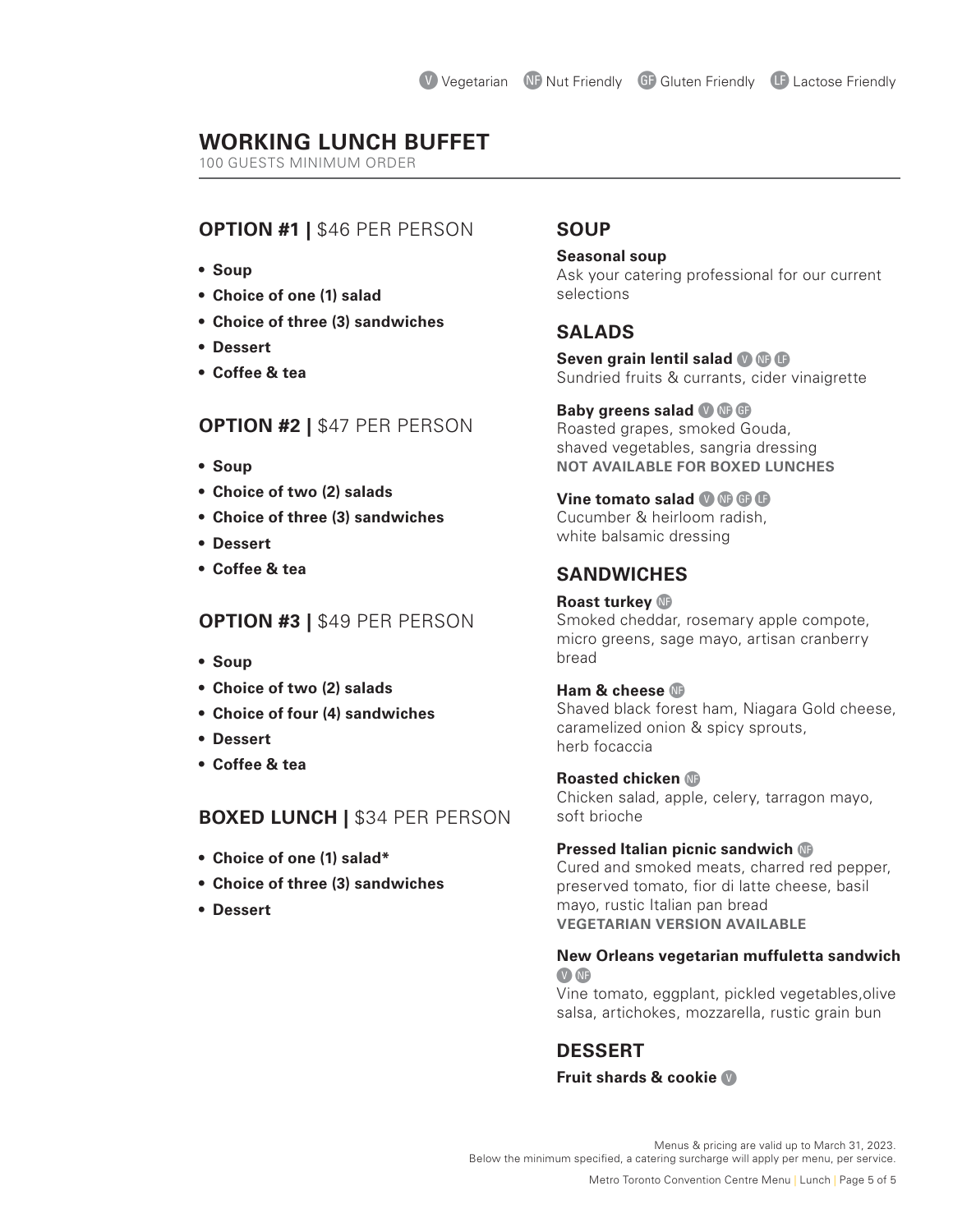



# **RECEPTIONS**

Prices subject to 13% HST and 18% administrative charge pursuant to your contractual agreement. An administrative charge (18%) is added to your bill for this catered event/function (or comparable service). 6.65% of the total amount of this charge is used to defray the cost of house expenses and will be maintained by the MTCC. 11.35% of the total amount of this administrative charge is distributed to employees providing the service including servers, bartenders and porters.

Prices subject to change without notice.

**RECEPTIONS ARE AVAILABLE FROM 4:00PM – 8:00PM. MAXIMUM 2 HOURS SERVICE TIME.**

**V** Vegetarian **ND** Nut Friendly **GD** Gluten Friendly **LD** Lactose Friendly

# **STATIONARY PRESENTATIONS**

MINIMUM 100 PORTIONS TOTAL PER ORDER

| Selection of Canadian cheeses <b>O G G</b> (20 portions) \$400                                                                                                                               |
|----------------------------------------------------------------------------------------------------------------------------------------------------------------------------------------------|
| Local handcrafted artisan                                                                                                                                                                    |
| Seasonal market vegetables (0 G (20 portions) \$200<br>Choice of 2 dips & spreads:<br>edamame hummus, roasted garlic & white navy bean fennel,<br>buttermilk chive, charred red pepper aioli |
| Selection of spreads, compotes & dips                                                                                                                                                        |
| Antipasto platter <b>O G G G</b> (20 portions)\$280<br>Grilled & marinated vegetables, kalamata olives                                                                                       |
| Assorted salamis, cured meats, pickled vegetables<br>& artisan breads                                                                                                                        |
| <b>Gourmet snack bar V</b> (minimum 20 guests) \$10 per person<br>Fresh kettle chips, chive & sour cream dip,                                                                                |

roasted sea salt & Muskoka fireweed honey bar nuts, pretzel rods, wasabi peas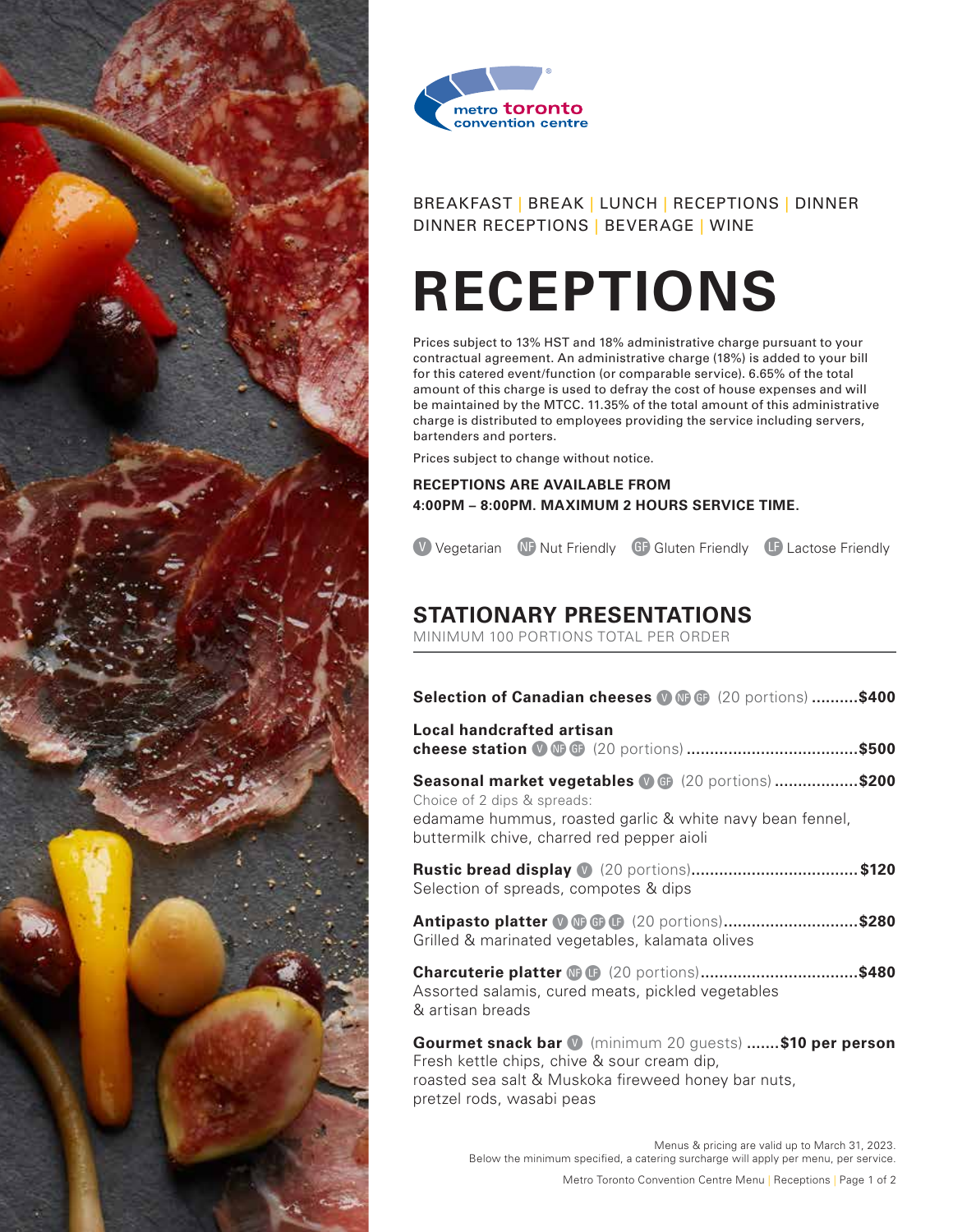# **HORS D'OEUVRES: COLD SELECTIONS |** \$68 PER DOZEN

MINIMUM 4 DOZEN PER SELECTION

**Local blue cheese, roasted apple & onion confit, toasted focaccia** D C **Mini open face Atlantic smoked salmon lemon scone, Boursin cheese Beef carpaccio, Parmesan feather, caramelized onion & truffle crostini Mini capresse tomato salads, fior di latte, basil dressing @ G Shrimp Caesar, spicy clamato mayo, celery salt <b>A** B **Fresh figs, prosciutto cracklings, chocolate dipped walnuts, mascarpone cheese, honey drizzle <b>A** 

**Vegan forest mushroom salad, white bean hummus, Wasa grain** DCA

# **HORS D'OEUVRES: HOT SELECTIONS |** \$68 PER DOZEN

MINIMUM 4 DOZEN PER SELECTION

**Braised short rib, leeks, smoked Gouda micro Yorkie, pepper scallion salsa** C

**Indian beef kebabs, curry mayo dip <b>C C** 

**Mini Hogtown peameal slider, red pepper salsa, Jack cheese, herb mayo** C

**Vegetarian spring rolls, Thai chili sauce @**@G

**Vegetable samosas, tamarind chutney** D

**Local smoked duck skewer, five spice orange maple glaze**  $\mathbf{C}$  $\mathbf{C}$ 

**Buttermilk fried chicken bite with Creole mayo on mini brioche bun** C

#### **Choice of dim sum with sauces**

- Shrimp har gow  $\oplus$   $\oplus$
- $-$  Shumai  $\oplus$   $\oplus$
- Vegetarian Pot Stickers  $\mathbf{v} \oplus \mathbf{G}$

**Asian chicken ball pops, roasted sweet & sour plum sauce C B** 

**Vegan mini fish & chips, vegan tartar sauce © © © ©**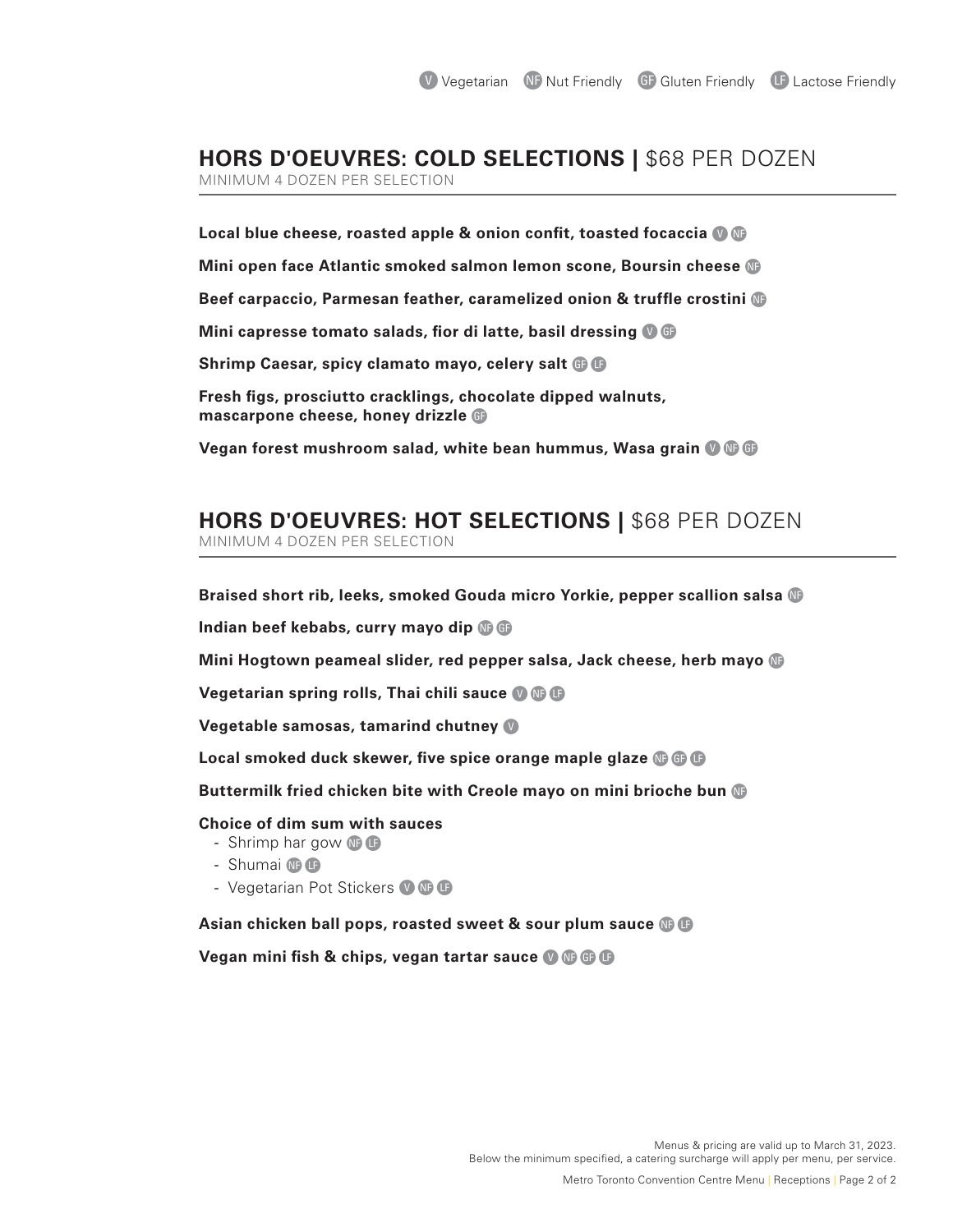



# **DINNER**

Prices subject to 13% HST and 18% administrative charge pursuant to your contractual agreement. An administrative charge (18%) is added to your bill for this catered event/function (or comparable service). 6.65% of the total amount of this charge is used to defray the cost of house expenses and will be maintained by the MTCC. 11.35% of the total amount of this administrative charge is distributed to employees providing the service including servers, bartenders and porters.

Prices subject to change without notice.

**V** Vegetarian ND Nut Friendly GF Gluten Friendly LF Lactose Friendly

## **DINNER\***

100 GUESTS MINIMUM ORDER **SELECT 1 FIRST COURSE, 1 SECOND COURSE & 1 DESSERT** \*All plated dinners are served with rustic breads, freshly brewed Starbucks coffee & Tea Squared specialty teas.

## **FIRST COURSE**

#### **Seasonal soup**

Ask your catering professional for our current selections

**Heirloom tomato carpaccio OC**G Local burrata cheese, micro cress, celery vinaigrette

#### **Tossed baby greens <b>O**CA

Sprouts, herbs, figs & roasted apples, shaved beets, crumbled Woolwich goat cheese, sangria dressing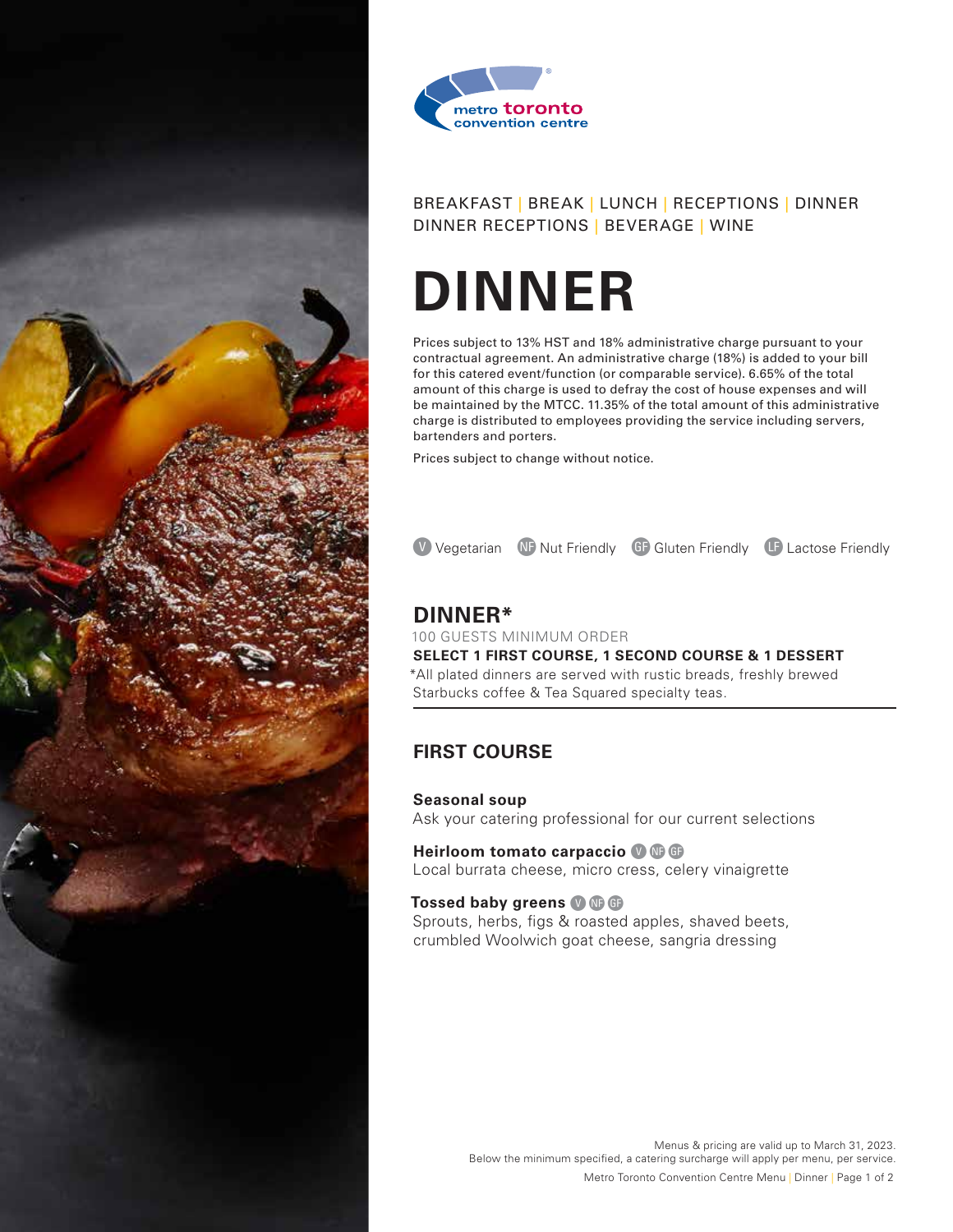# **DINNER\*** (CONTINUED)

**SELECT 1 FIRST COURSE, 1 SECOND COURSE & 1 DESSERT**

\*All plated dinners are served with rustic breads, freshly brewed Starbucks coffee & Tea Squared specialty teas.

## **SECOND COURSE**

| Basil gremolata, garlic herb polenta, braised cipollini onions,<br>grilled vegetables, natural reductions         |      |
|-------------------------------------------------------------------------------------------------------------------|------|
| Brie & leek herb stuffing, roasted maitake mushrooms,<br>soufflé potato, seasonal vegetables, herb jus            | \$84 |
| Saffron risotto, steamed shellfish in tomato mussel broth,<br>wilted greens, sofrito salsa                        |      |
| Rosemary, caramelized onion Brie potato, red pepper confit,<br>market vegetables, cracked pepper thyme demi-glace |      |
| Charred pepper & tomato sofito, crushed garlic potato,<br>seasonal vegetables, cabernet jus                       |      |

# **DESSERT**

#### **Trio of Ambrosia apples**  $\bullet$  **C**

Tartin, cinnamon apple mousse, maple cake

#### **Butter pecan cheesecake** D

Spiced raisin compote

#### **Flourless chocolate cake 0 G**

White chocolate Chantilly, whipped ganache, berry compote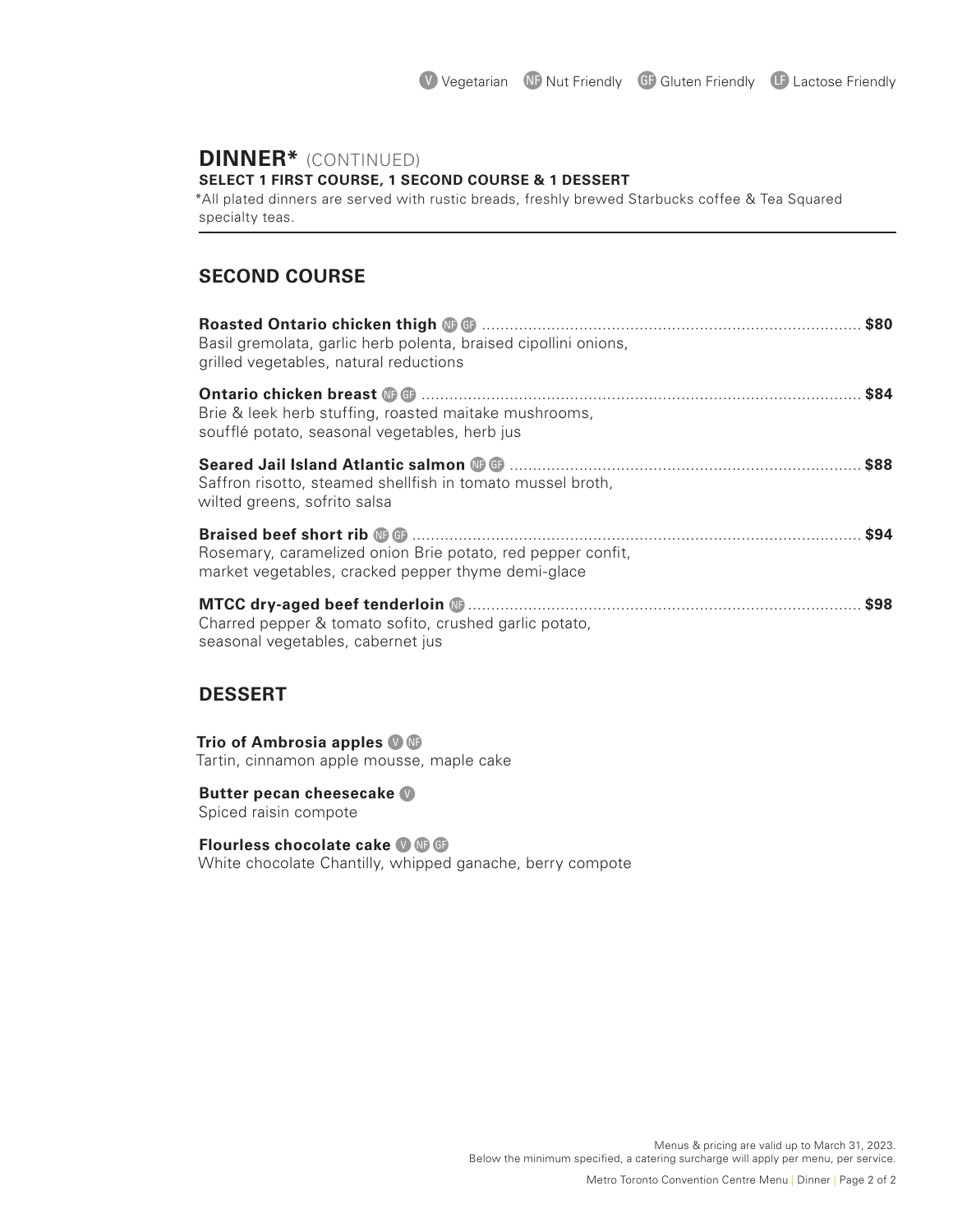



# **DINNER RECEPTIONS**

Prices subject to 13% HST and 18% administrative charge pursuant to your contractual agreement. An administrative charge (18%) is added to your bill for this catered event/function (or comparable service). 6.65% of the total amount of this charge is used to defray the cost of house expenses and will be maintained by the MTCC. 11.35% of the total amount of this administrative charge is distributed to employees providing the service including servers, bartenders and porters.

Prices subject to change without notice.

V Vegetarian NF Nut Friendly GF Gluten Friendly LF Lactose Friendly

**SAMPLE RECEPTIONS** CURATED TO YOUR EVENT 100 GUESTS MINIMUM ORDER

# **HIGHLIGHTING THE TORONTO STREET FOOD MARKETS**

100 GUESTS MINIMUM ORDER

**Vine tomato, cucumber, mint & za'atar spiced couscous salad** D C

**Thai coconut paneer curry O B** 

**Asian vegetable noodle salad @ CB** California rolls, chili lime dressing

**Buttermilk chicken** Spun potatoes, roasted corn salsa, summer slaw

**Mac & cheese <b>D** C Balderson smoked cheddar, sundried tomato, herb panko crust

**Smoked local duck skewers <b>C C** Five spice orange glaze, pomme paille & crispy onions

**Beef brochette, garlic chive pepper sauce CBB** 

Menus & pricing are valid up to March 31, 2023. Below the minimum specified, a catering surcharge will apply per menu, per service.

Metro Toronto Convention Centre Menu | Dinner\_Receptions | Page 1 of 3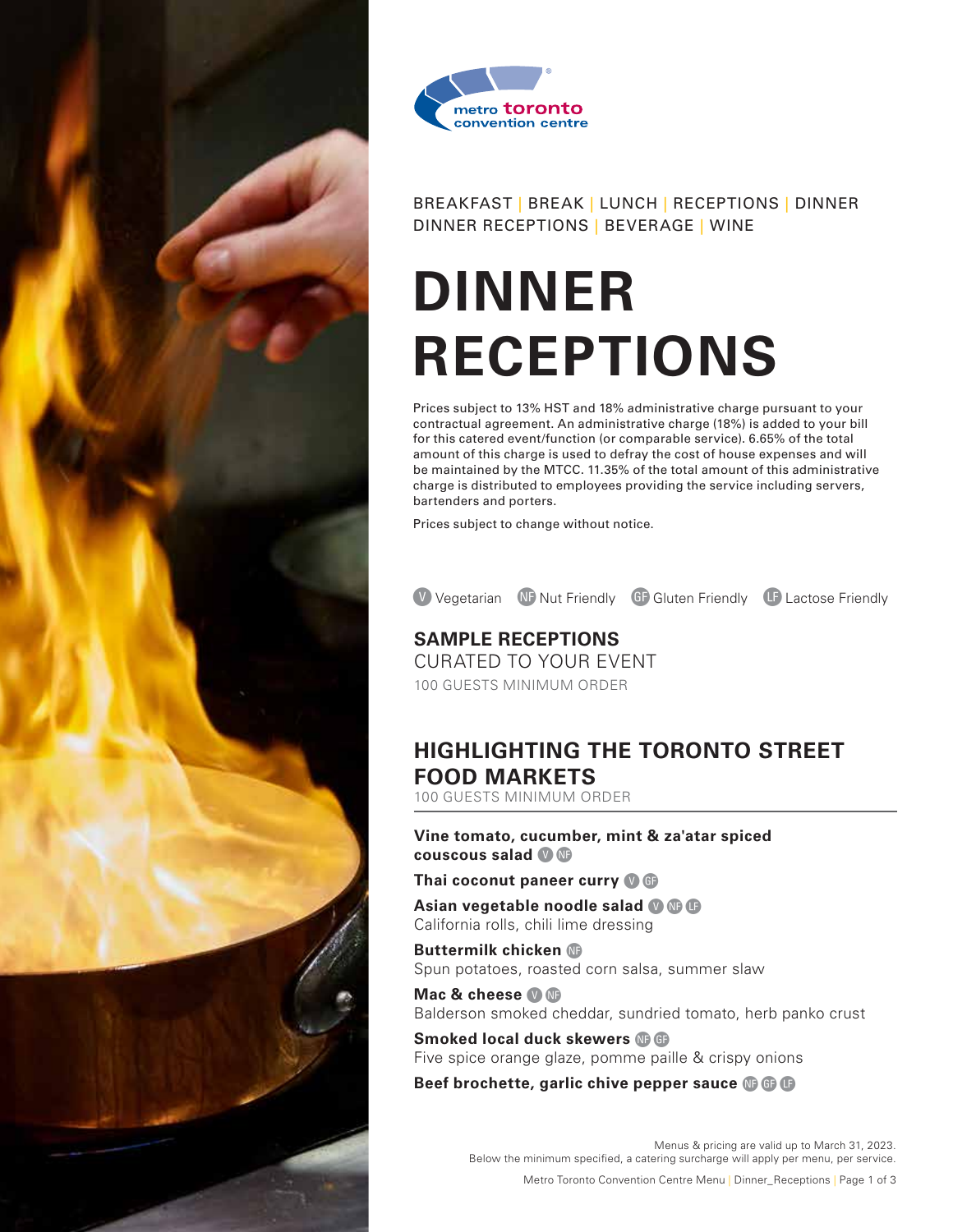## **NIAGARA WINE COUNTRY**

100 GUESTS MINIMUM ORDER

**Artisan bread display <b>O** C Local cheese boards **OC C**B **Local Niagara & house cured charcuterie <b>C**BB **Grilled & chilled vegetable antipasto @ @ @ G Roasted garlic, fennel white bean hummus <b>O** C C **Olive oil braised rosemary lentils <b>OC** B

## **MUSKOKA: ONTARIO COTTAGE COUNTRY**

100 GUESTS MINIMUM ORDER

#### **Build your own Muskoka salad bar**

**Artisan Canadian beef striploin, dry-aged in house**  $\mathbb{G}$ Sea salt & pepper roasted beef, shaved on onion brioche, cracked pepper & thyme jus

**MTCC brined & smoked Ontario Tom turkey** Cranberry thyme scones, maple mustard, sage onion gravy

**Cottage burger bar <b>C C** 3 bite chuck burgers, soft brioche buns, rustic toppings

**Crispy spiced Canadian pickerel bites, chive aioli @ @ D** 

## **CANADIAN SEAFOOD/FISH MARKET**

100 GUESTS MINIMUM ORDER

#### **Chilled seafood & Canadian oyster bar CB**

**East Coast seafood chowder cups <b>C C** 

**P.E.I. lobster & seafood rolls** Individual rustic P.E.I. potato salads

**Seared Atlantic salmon @ @** Steamed mussels & clams, new parsley potatoes, tarragon citrus cream

## **BBQ GRILL SAMPLER STATION**

100 GUESTS MINIMUM ORDER

**House smoked beef brisket C** Mini pretzel buns, chipotle mayo, crispy onions, Bourbon BBQ sauce

**48-hour sous vide ribs & grilled sausage** Smoky BBQ sauce, coleslaw, rye bread

#### **Charred red pepper polenta <b>OC**

Heirloom tomato ragout, kale sauté, forest mushrooms & crumbled goat cheese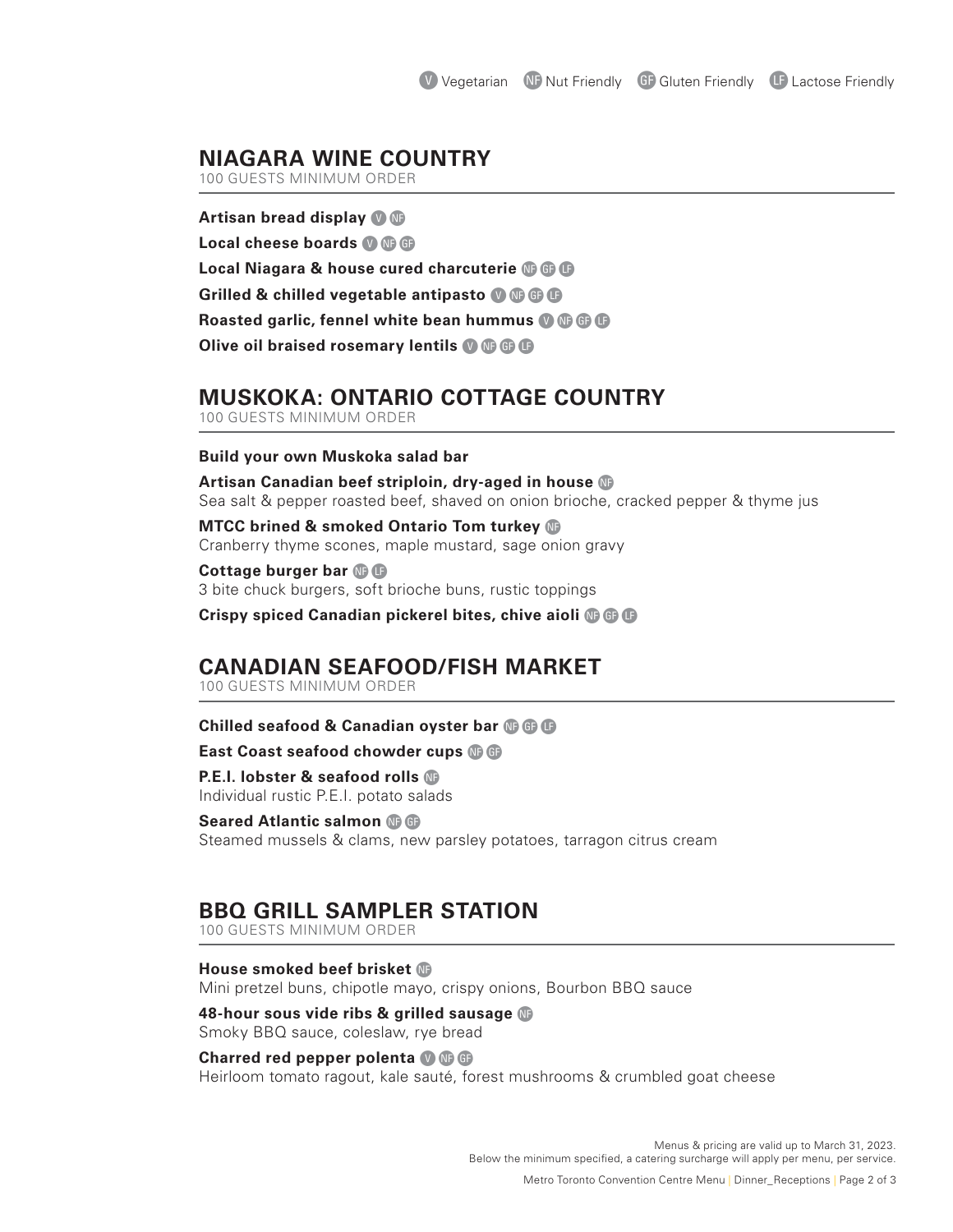## **ASIAN PACIFIC RIM**

100 GUESTS MINIMUM ORDER

#### **Chopped Asian vegetable noodle salad** D B

Hoisin chili dressing in mini takeaway containers

**Smoked salmon @ @ C** Five spice glaze, green onion & pickled ginger salad

**Dim sum selection** B Sweet chili sauce, soy ponzu sesame sauce

**Maki rolls** 

**Chicken ball pop, sweet & sour glaze @ B** 

**Sous vide Peking duck wraps & garnishes** B

**Fortune cookies**  $\mathbf{\odot}$ 

## **LITTLE ITALY STATION**

100 GUESTS MINIMUM ORDER

#### **Individual mini Caesar shaker salads O C**

#### **Build your own mini Italian bowls:**

- Polenta, risotto, fresh pasta  $\bullet$   $\bullet$
- Variety of ragouts, Mediterranean inspired toppings, sauces & cheeses  $\bullet$  G

## **FRENCH CANADIAN**

100 GUESTS MINIMUM ORDER

**Canadian pea soup, smoked ham & bacon C B** 

**Mini Mason jar layered vegetable salads <sup>O</sup>CB** 

**Poutine, fresh curds, sea salt & thyme, rich gravy OGG** 

**Mini Montreal smoked meat sandwiches** Kettle chips, kosher dill pickles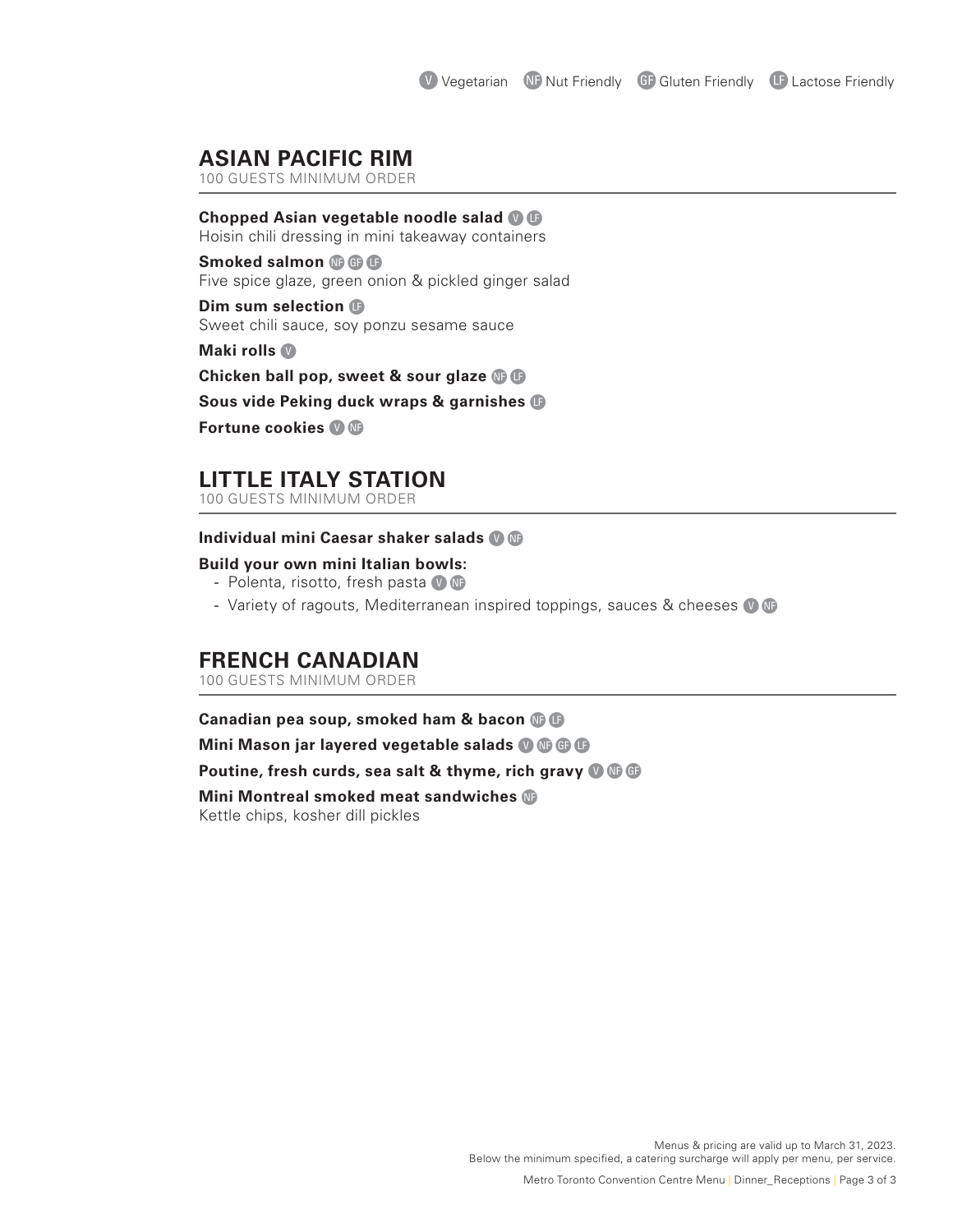



# **BEVERAGE**

Prices subject to 13% HST and 18% administrative charge pursuant to your contractual agreement. An administrative charge (18%) is added to your bill for this catered event/function (or comparable service). 6.65% of the total amount of this charge is used to defray the cost of house expenses and will be maintained by the MTCC. 11.35% of the total amount of this administrative charge is distributed to employees providing the service including servers, bartenders and porters.

Prices subject to change without notice.

## **HOST BAR\***

\*Host bar prices are subject to 13% HST & 18% administrative charge pursuant to your contractual agreement.

## **HOST BAR MINIMUMS:**

Based on a maximum 2 hours service time.

A minimum host bar revenue of \$1,200 net (before HST & administrative charge) per bartender is required. Below this minimum, the difference will be paid by the client in catering surcharge.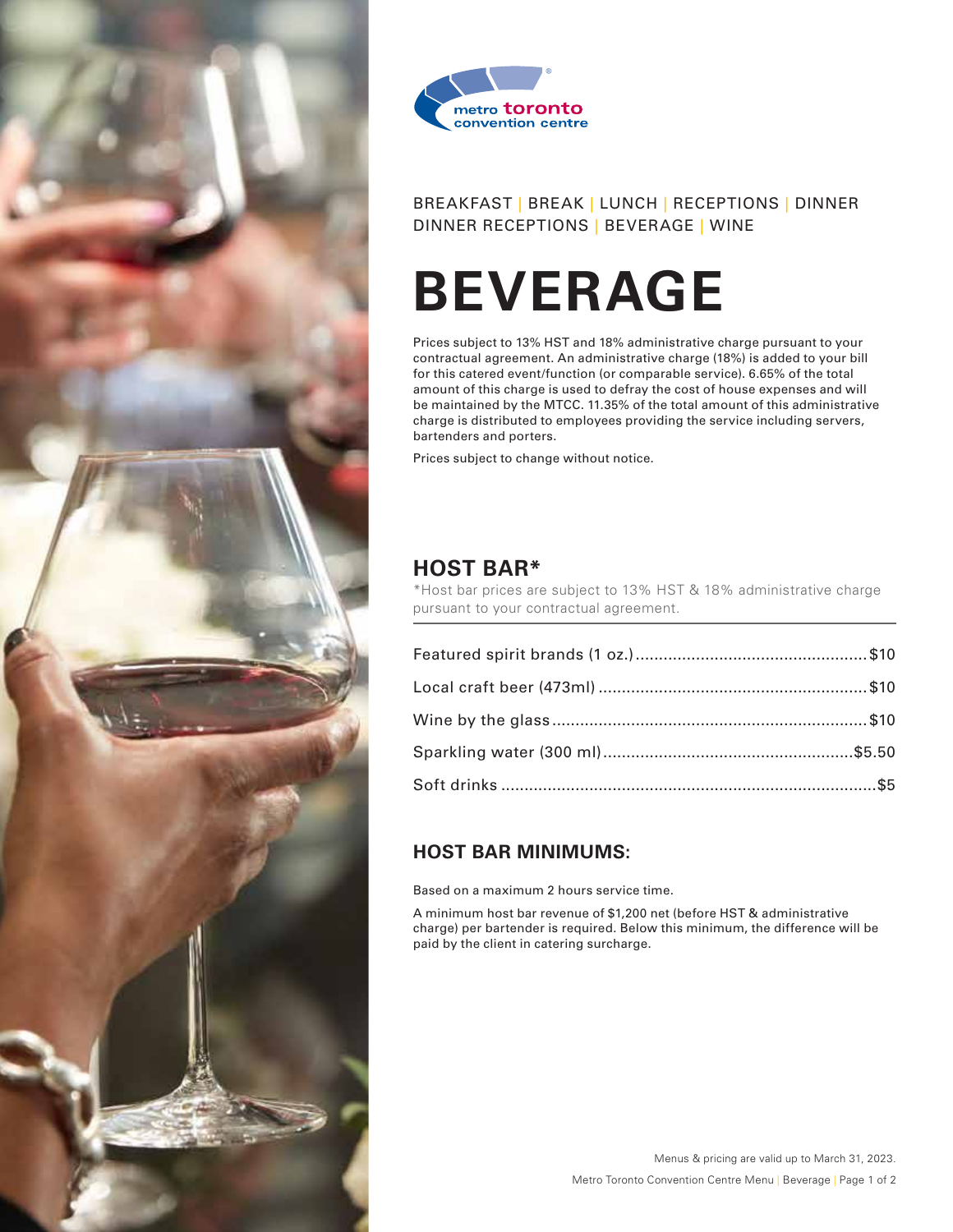## **GUEST PAID BAR\***

\*Guest paid bar prices include 18% administrative charge pursuant to your contractual agreement. Prices include soft drinks used as mixes. Prices are subject to 13% HST.

## **GUEST PAID BAR MINIMUMS:**

Based on a maximum 2 hours service time.

A minimum guest paid bar sales revenue of \$1,200 net (before HST & administrative charge) per bartender is required. Below this minimum, the difference will be paid by the client in catering surcharge.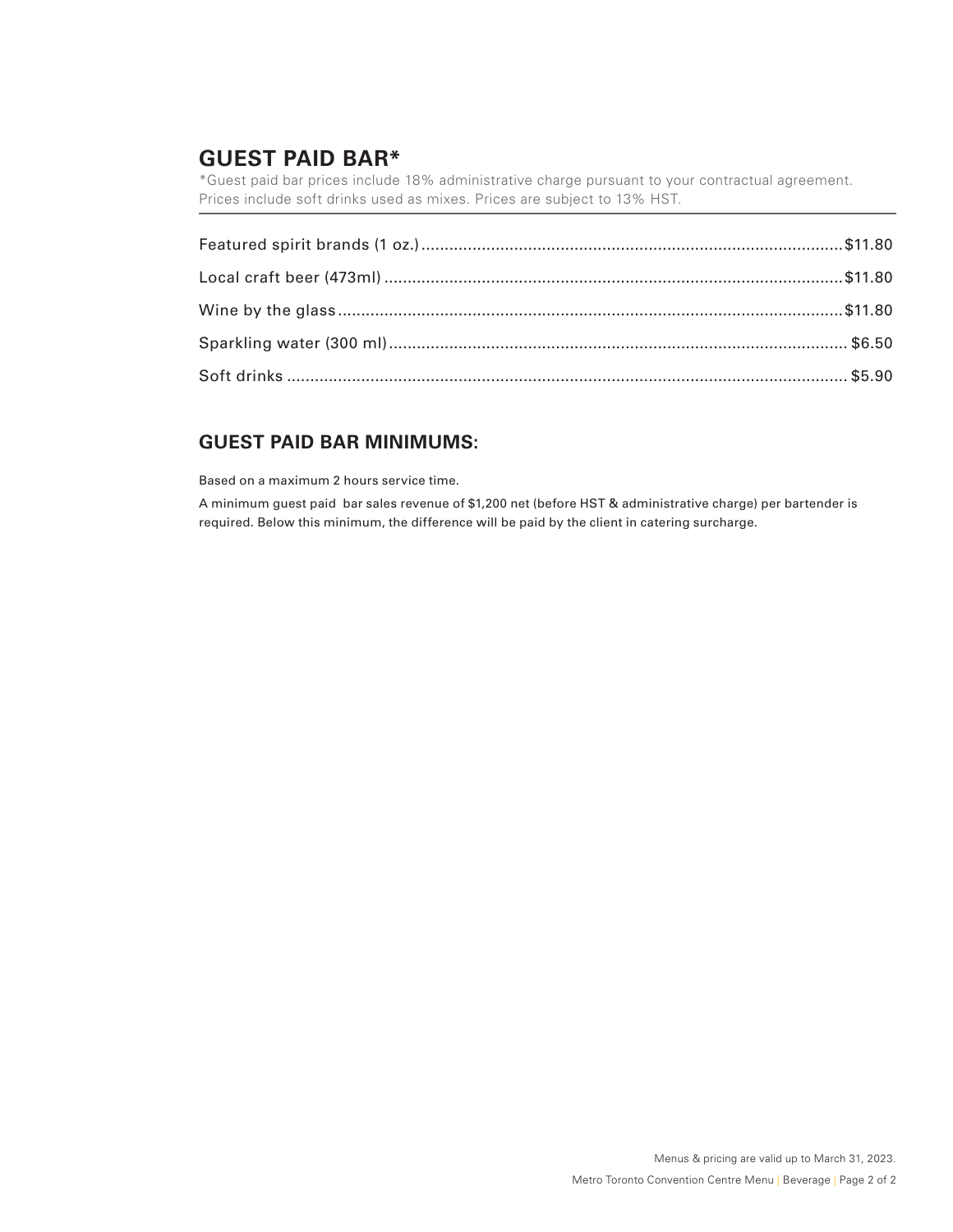



# **WINE**

Prices subject to 13% HST and 18% administrative charge pursuant to your contractual agreement. An administrative charge (18%) is added to your bill for this catered event/function (or comparable service). 6.65% of the total amount of this charge is used to defray the cost of house expenses and will be maintained by the MTCC. 11.35% of the total amount of this administrative charge is distributed to employees providing the service including servers, bartenders and porters.

Prices subject to change without notice.

# **CHAMPAGNE & SPARKLING**

| Speck Bros. Wine, Lazzara Bianco Secco,                 |  |
|---------------------------------------------------------|--|
| 13th Street Winery, Sparkling Rosé, Niagara, Canada\$65 |  |
| NV Perrier-Jouët Winery, Grand Brut                     |  |

# **WHITE**

## **RIESLING**

|  |  |  | Cave Spring Cellars, Riesling Dry, Niagara, Canada \$48 |
|--|--|--|---------------------------------------------------------|
|  |  |  |                                                         |

## **CHARDONNAY**

| Peninsula Ridge Estates Winery, Unoaked Chardonnay, |  |
|-----------------------------------------------------|--|
| Malivoire Winery, Estate Grown Chardonnay,          |  |
| Keint-He Winery, Portage Chardonnay,                |  |
| Le Clos Jordanne, Le Grand Clos 2019 Chardonnay,    |  |